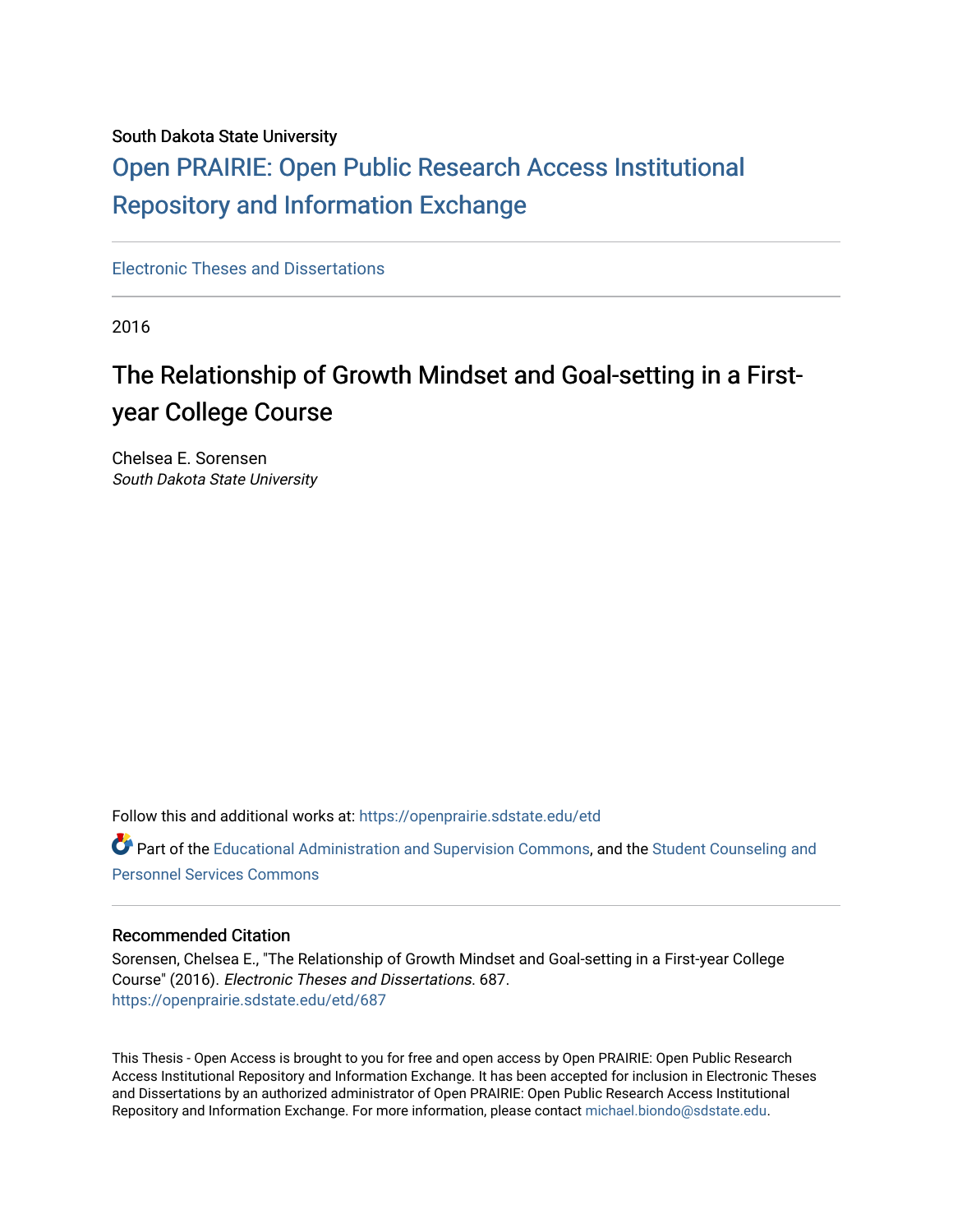## THE RELATIONSHIP OF GROWTH MINDSET AND GOAL-SETTING IN A FIRST-YEAR COLLEGE COURSE

BY

## CHELSEA E. SORENSEN

A thesis submitted in partial fulfillment of the requirements for the

Master of Education

Major in Counseling and Human Resource Development

Specialization in Student Affairs Administration

2016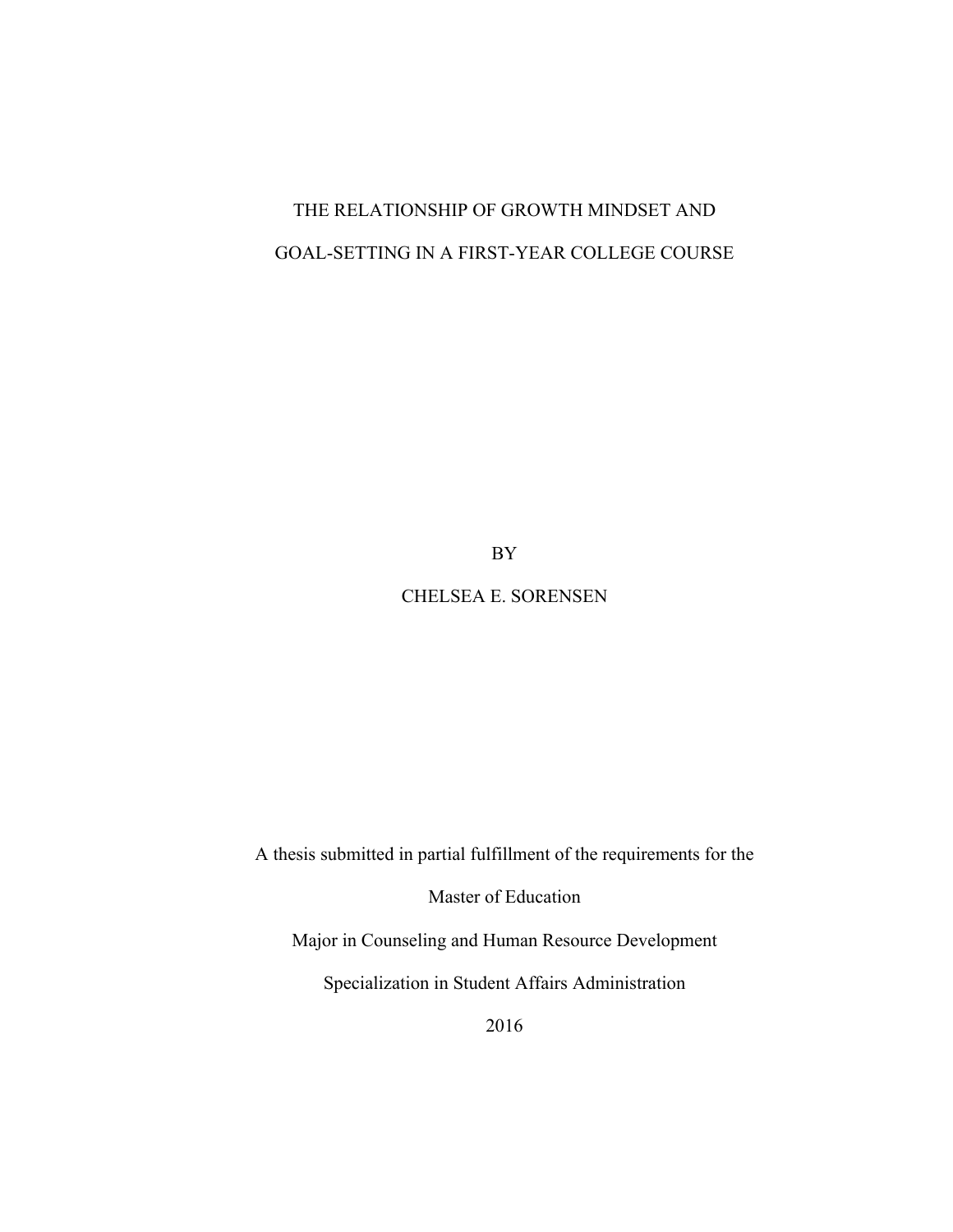## THE RELATIONSHIP OF GROWTH MINDSET AND GOAL-SETTING IN A FIRST-YEAR COLLEGE COURSE

This thesis is approved as a creditable and independent investigation by a candidate for the Master of Education in Counseling and Human Resource Development with a specialization in Student Affairs Administration degree and is acceptable for meeting the thesis requirements for this degree. Acceptance of this thesis does not imply that the conclusions reached by the candidate are necessarily the conclusions of the major department.

> Ruth Harper, Ph.D. Thesis Advisor

Date

Jay Trenhaile, Ph.D. Head, Counseling & Human Development Department Date

Deah, Graduate School

Date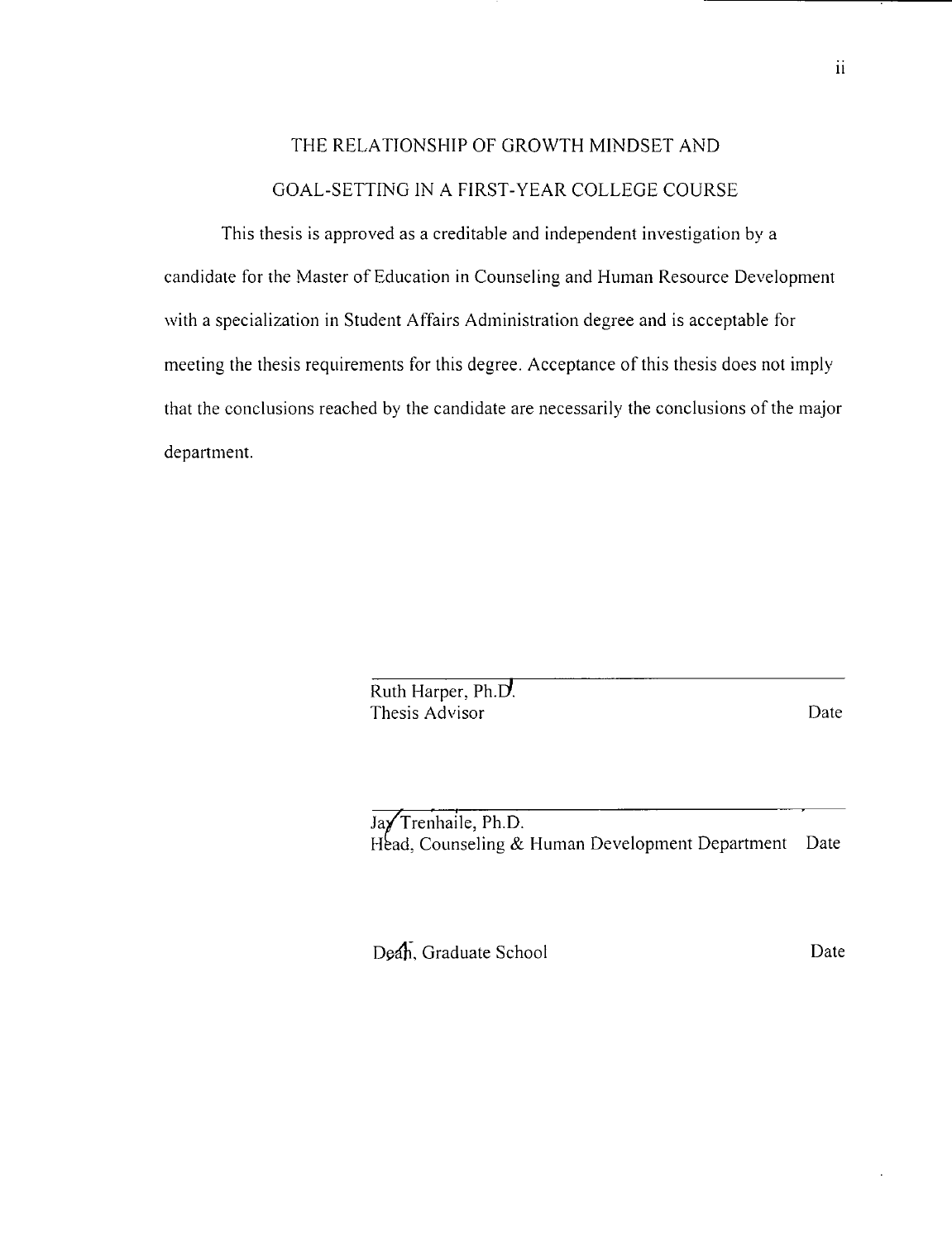## ACKNOWLEDGMENTS

I would like to thank my loving husband, Matt, as well as my parents and stepparents for their unconditional support throughout my education. I would also like to thank my advisor, Dr. Ruth Harper, for being a truly great mentor and role model. Without her wholehearted encouragement from the first moment I stepped into her office, this thesis wouldn't have come to fruition.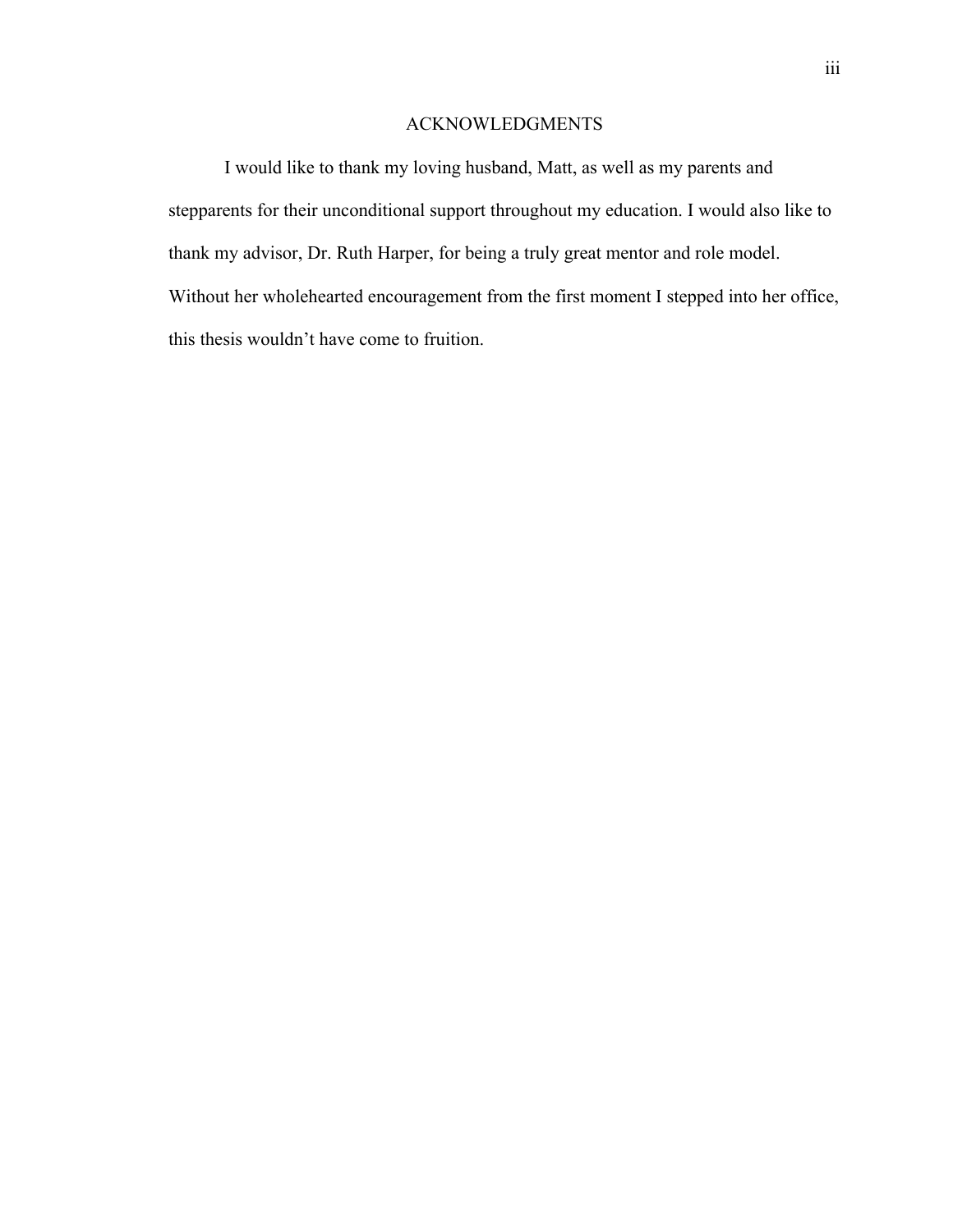## **CONTENTS**

| PAGE    |
|---------|
|         |
| Chapter |
|         |
|         |
|         |
|         |
|         |
|         |
|         |
|         |
|         |
|         |
|         |
|         |
|         |
|         |
|         |
| 6.      |
|         |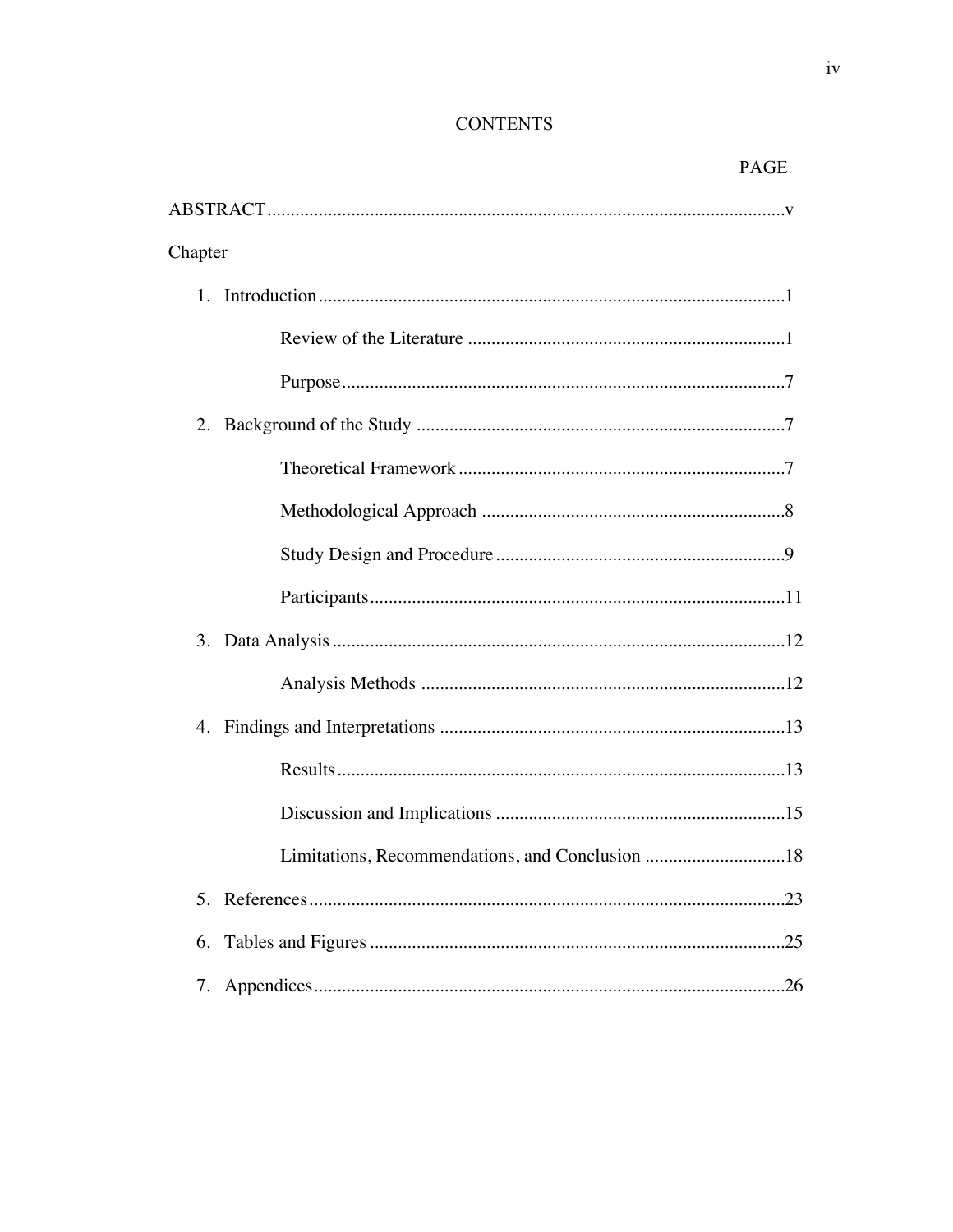#### ABSTRACT

# THE RELATIONSHIP OF GROWTH MINDSET AND GOAL-SETTING IN A FIRST-YEAR COLLEGE COURSE CHELSEA E. SORENSEN

#### 2016

Previous research has found that mindset and goal orientation are intricately related in motivation and academic achievement, which holds significant implications for students in higher education (Dweck, 2009). While growth mindset-focused intervention has been studied, finding improvement in mastery goal-setting (Blackwell, Trzesniewski, and Dweck, 2007), goal-focused intervention accounting for student mindset has not. Firstyear college students' implicit theory of intelligence, or mindset, was measured before they were randomly assigned to set either a mastery- or performance-based goal in relation to their first exam in a difficult chemistry course. Upon receiving their first exam score, students were free to set whatever type of goal they wished in relation to the second exam. Results indicate that students who voluntarily set mastery-based goals earned significantly higher exam scores than those who set performance-based goals. Controlling for mindset, differences in perceived success and student satisfaction based on goal orientation need to be studied further. Limitations, suggestions for future research, and implications for student affairs professionals are discussed.

*Keywords:* growth mindset, mastery goals, motivation, college students, achievement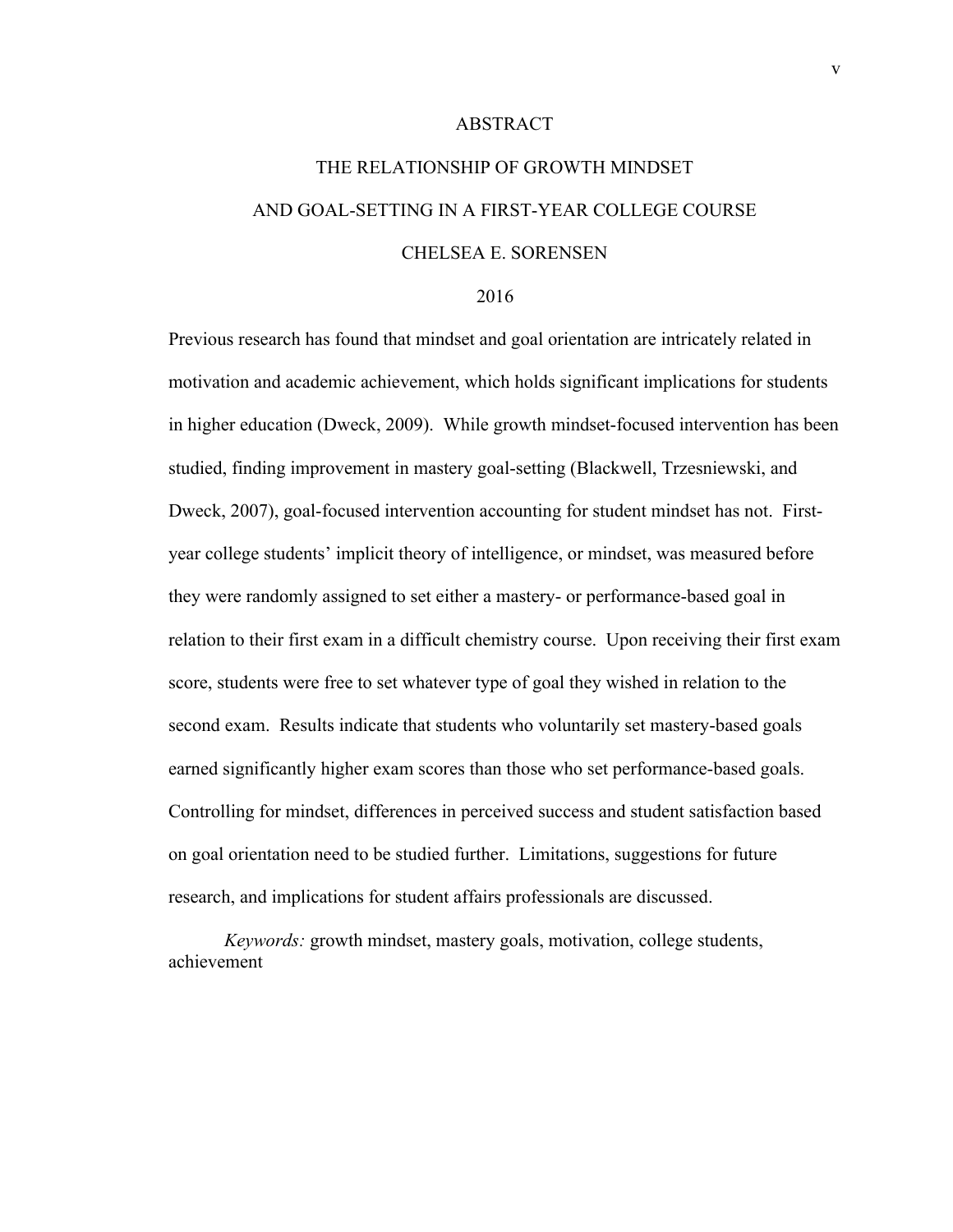#### **Chapter 1: Introduction**

#### **1.1 Review of the Literature**

#### Fixed and growth mindsets

Implicit theories are the term psychologists have given to the set of beliefs that individuals hold to make sense of the world around them. In her body of work, Carol Dweck has explored the concept of implicit theories of intelligence, or the beliefs individuals hold about intelligence that are shaped by their own experiences. This concept has developed into what is more commonly referred to today as "mindset." Although these beliefs are not always consciously known, hence why they are "implicit," theories of intelligence have widespread implications for human motivation, achievement, and mental health.

Implicit theories of intelligence may be categorized as either fixed or growth mindsets. An entity theory of intelligence, also known as a fixed mindset, is the belief that one's intelligence is a set, static trait, that there is a finite amount that dwells in one's mind, and it cannot be changed (Dweck, 2000). In contrast, an incremental theory of intelligence, or growth mindset, is the belief that intelligence is not a fixed trait, but can be increased and improved through learning and effort. Each of these implicit theories greatly impacts the way people encounter the world, and the repercussions of these beliefs have been studied extensively.

Stipek and Gralinski (1996) sought to explore associations among intelligence, effort, and performance in children in grades three to six. Two scales were created for factor analysis of the questionnaires the participants completed: The Ability-Performance Beliefs scale and the Effort-Related Beliefs scale. The first scale measured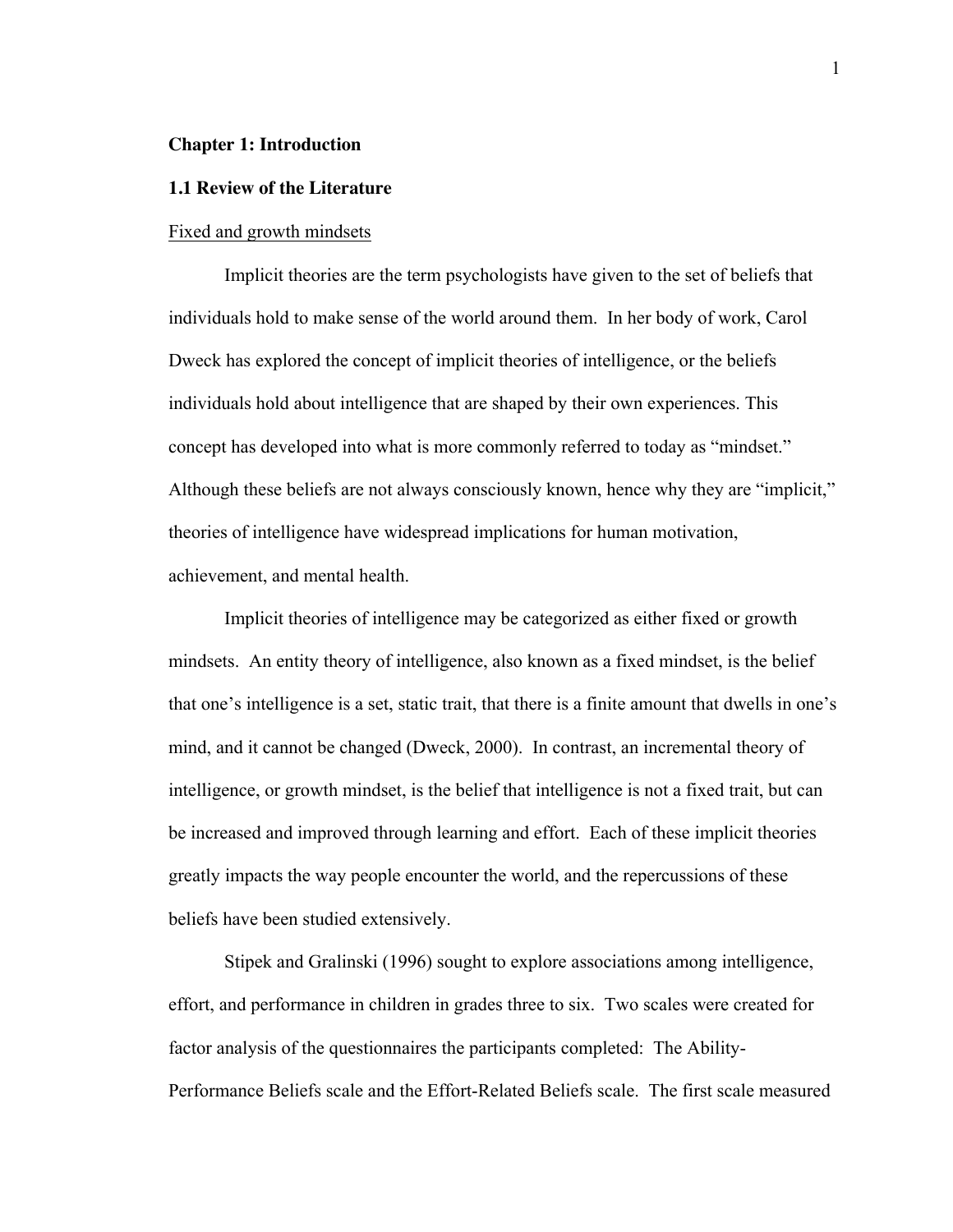beliefs similar to Dweck's entity theory of intelligence and the second measured beliefs similar to her incremental theory of intelligence. Results of the study showed that older students, particularly, who believed that performance and ability are fairly stable and affected by intelligence, characteristics of entity theory, were more concerned about performance. They also claimed to use more superficial learning strategies than those students who held incremental theories of intelligence. In contrast, students who believed ability and performance are able to change with effort were less concerned about task performance and held beliefs most similar to Dweck's incremental theory of intelligence.

Ying-Yi, Chi-yue, Dweck, Lin, and Wan (1999) looked to determine the relationship among theories of intelligence and effort versus ability attributions to failure or success. First, participants completed a questionnaire to assess their implicit theory of intelligence as entity- or incremental-based. Next, participants were given negative feedback on a task supposedly related to their level of intelligence. Then, they were asked to explain their poor performance. Those with incremental views of intelligence were more likely to attribute outcomes to effort, while those with entity views attributed their poor performance to their ability. In the second phase of this study, university students who were classified as previously low-performing were asked how likely they would be to take a remedial course that had been proven effective. The results suggested that those with incremental views of intelligence may be more likely to cope with failure by taking remedial action, such as spending more time learning material for a class, or taking an additional course, rather than demonstrating helpless behavior in the face of setbacks.

## Goal setting; learning goals and performance goals

2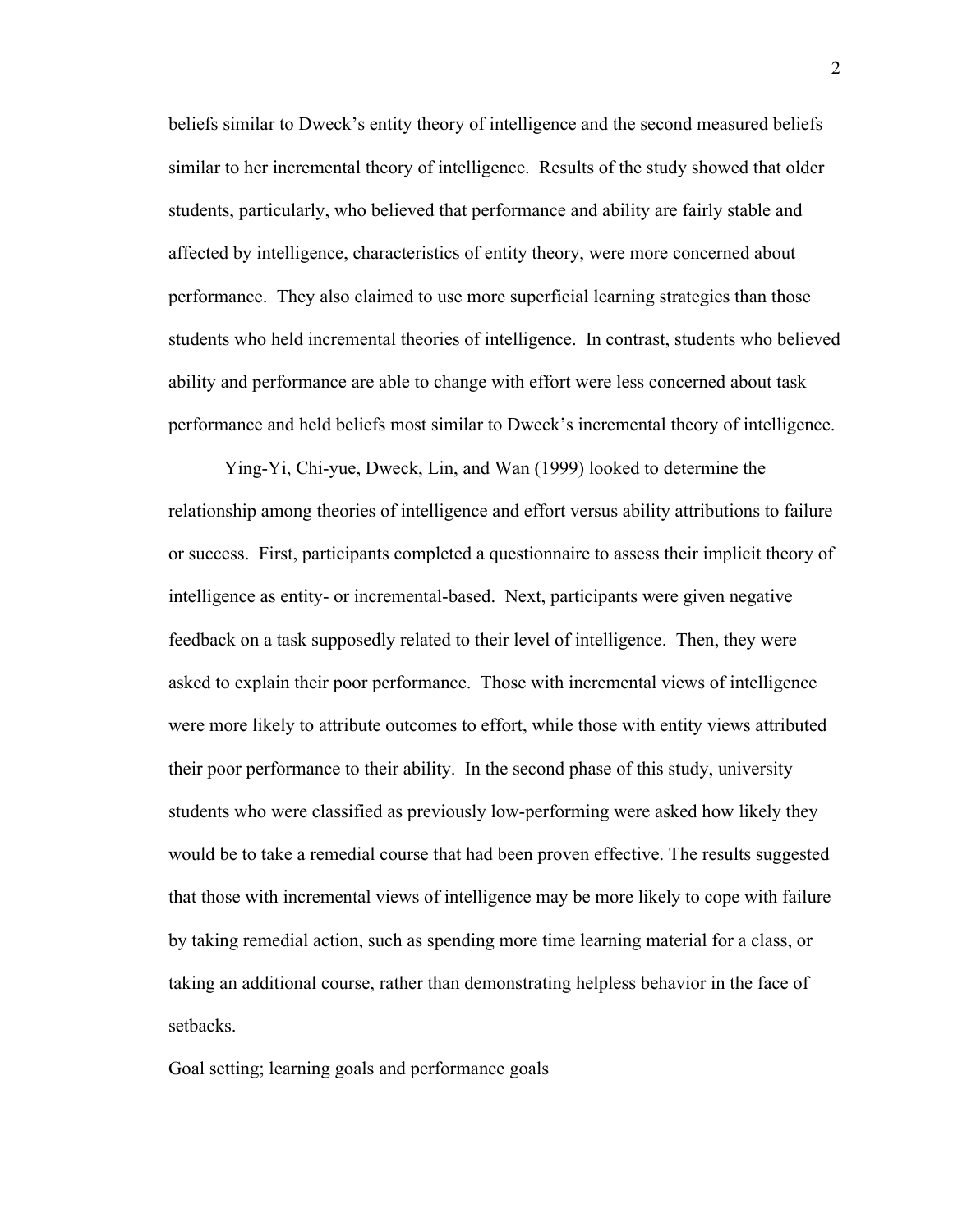In addition to implicit theories of intelligence, a closely related concept, goal orientation, has been extensively studied as a predictor of achievement. In general, two frameworks have been used to discuss goal orientation and motivation in academia. The first, called performance-based, is characterized by the construction of goals that rely heavily on a demonstration of ability, such as skill or intelligence, to be satisfactorily achieved (Dweck, 2000). The other, called learning-based or mastery-based, is characterized by the improvement of skill and/or overcoming a challenge. In this orientation, the process of trying hard and putting in great effort is often seen as achieving the goal in itself.

In a study by Ames and Archer (1988), motivational patterns and goal orientation were studied in a high school classroom setting, with academically advanced students as participants. Students were randomly selected to answer a questionnaire on their use of effective learning strategies, task choices, attitudes, and causal attributions. The results showed that whether students held a mastery- or performance-goal orientation affected their task choice, attitudes, and beliefs about success and failure based on their perception of experiences in the classroom and particular learning strategies. Students with mastery goal orientations were more likely to seek challenging tasks, liked their class more, and viewed success and effort as dependent on each other. This supports my own research hypothesis that students who are motivated by mastery and learning goals, rather than performance or ability goals, are more adaptive in educational environments and more academically successful.

Jagacinski and Duda (2001) based their study on research that suggests that learning goals predict mastery and more-challenging task selection while performance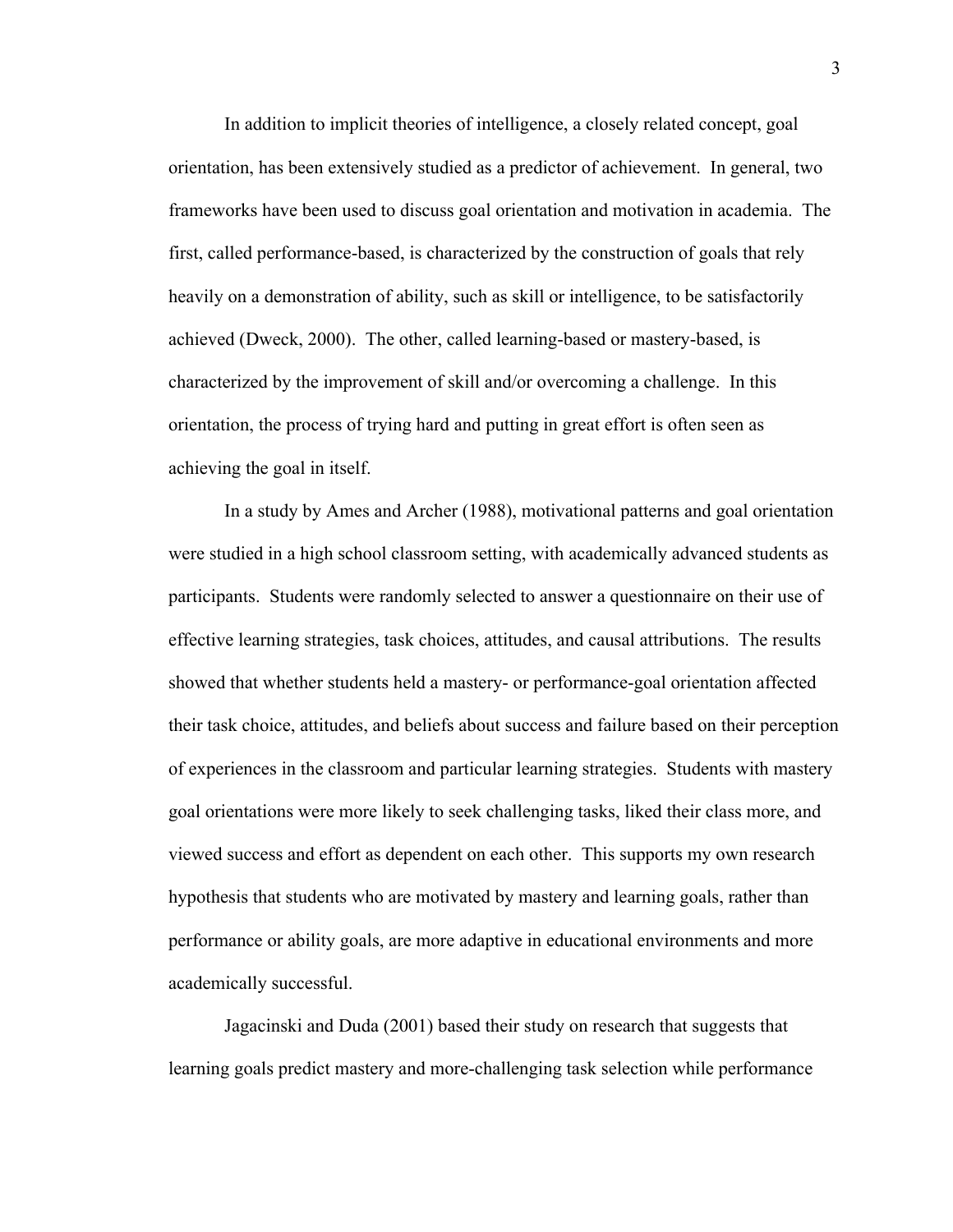goals predict selection of a task that will protect one's ego by not threatening one's display of superior competence and ability, and avoiding the fear of failure. In other words, performance goals are predictive of the selection of a task that is simple and able to be performed without difficulty. The researchers sought to find the best measure of individual differences that led to this variation in goal orientation by assessing various scales of intelligence, task, and ego. Results suggested that the Ability and Task Orientation scales from the Patterns of Adaptive Learning Survey were the best measures based on construct validity, factorial validity, and distributional characteristics. This may be a valuable tool to utilize in future research through these measures' ability to assess implicit intelligence beliefs and their relation to effort and learning.

Elliot, McGregor, and Gable's (1999) study examined the specific relationship between achievement goals and college exam performance. Two weeks before a midterm exam, 164 undergraduate students completed an exam-specific achievement goals questionnaire. A week later, the participants were given a questionnaire regarding their preparation for the exam. Although the researchers found that performanceapproach goals were positively predictive of exam effort, persistence, and exam performance, they also were predictive of merely surface processing, or memorization and rehearsal, as opposed to deep processing or critical thinking. Mastery goals predicted greater effort, persistence, as well as deep processing. This may suggest that while some performance goals are correlated with high scores on an exam in the immediate future, they are not indicative of the deep processing associated with mastery learning or lasting competence.

Relationship between the two, specifically in academic settings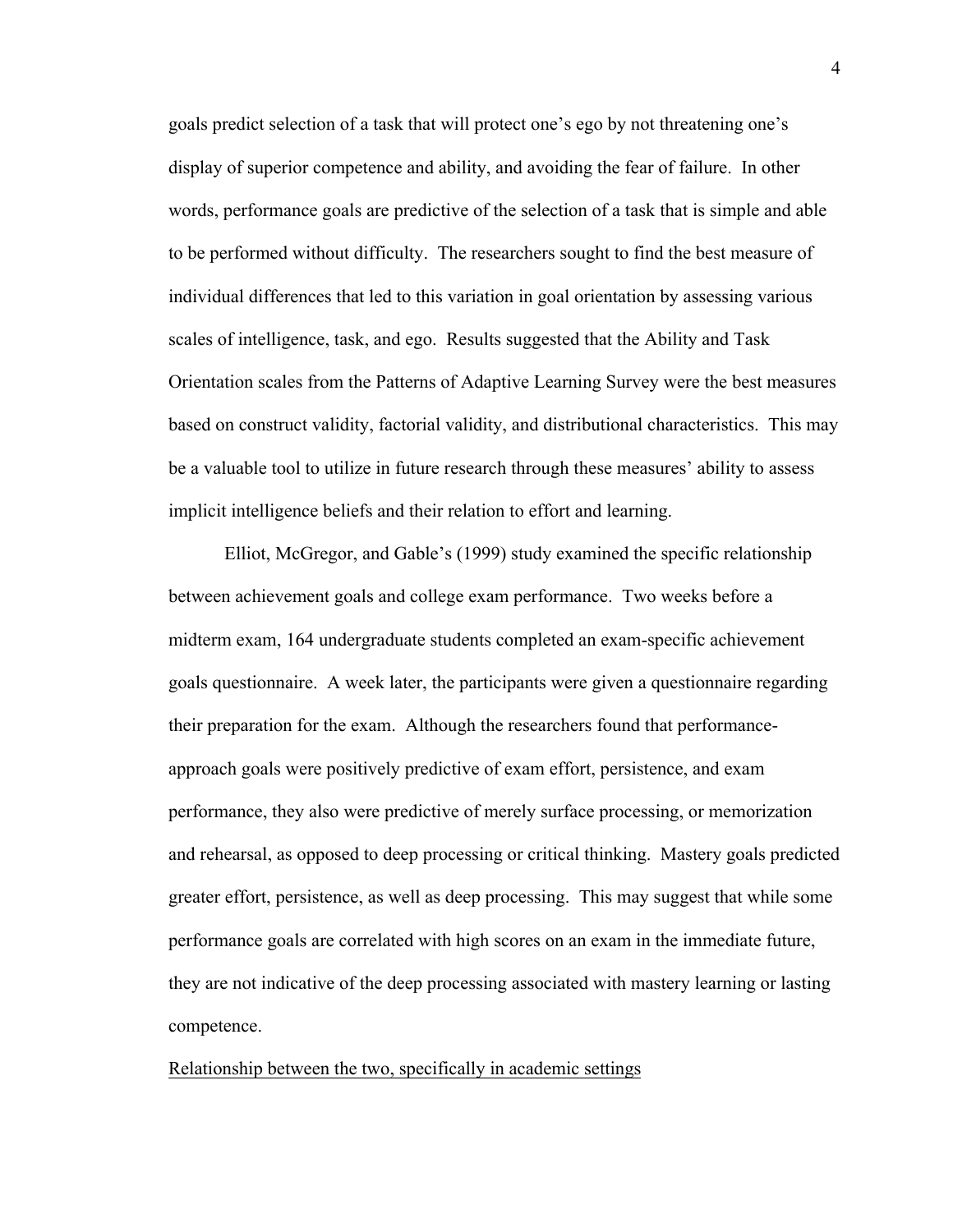Previous research has found that mindset and goal orientation are intricately related in academic achievement, with significant implications for students. Dupeyrat and Marine (2005) applied Dweck's (1986) theory of motivation, which stated that achievement behavior is a function of learners' implicit views of intelligence and goal orientation. The participants chosen for this study were adults who selected the challenging task of going back to school. The researchers administered a questionnaire assessing motivation and academic engagement, and collected homework exercises completed by the adult students from participating teachers to determine how much effort students put into their work. Dweck's model was supported by the results, which showed a relationship among implicit theories of intelligence, goal orientation, and cognitive engagement in learning. In congruence with other research, this study found that mastery goals positively impacted learning activities and outcomes, while performance goals negatively impacted achievement and learning.

In Blackwell, Trzesniewski, and Dweck's (2007) study, the researchers looked to determine the relationship between students' entity versus incremental views of intelligence and academic outcomes. Intelligence- and achievement-beliefs of students in junior high school were assessed using a motivation-based questionnaire that addressed theory of intelligence, goals, students' beliefs relating to effort, and coping responses to failure. Then, students' academic achievement was measured over the course of two years. The results showed that participants with incremental views of intelligence had better educational trajectory than those with entity views, were more likely to believe that effort leads to positive outcomes, and were also more likely to use effort-based learning goals and strategies to cope with failure. An incremental theory intervention also created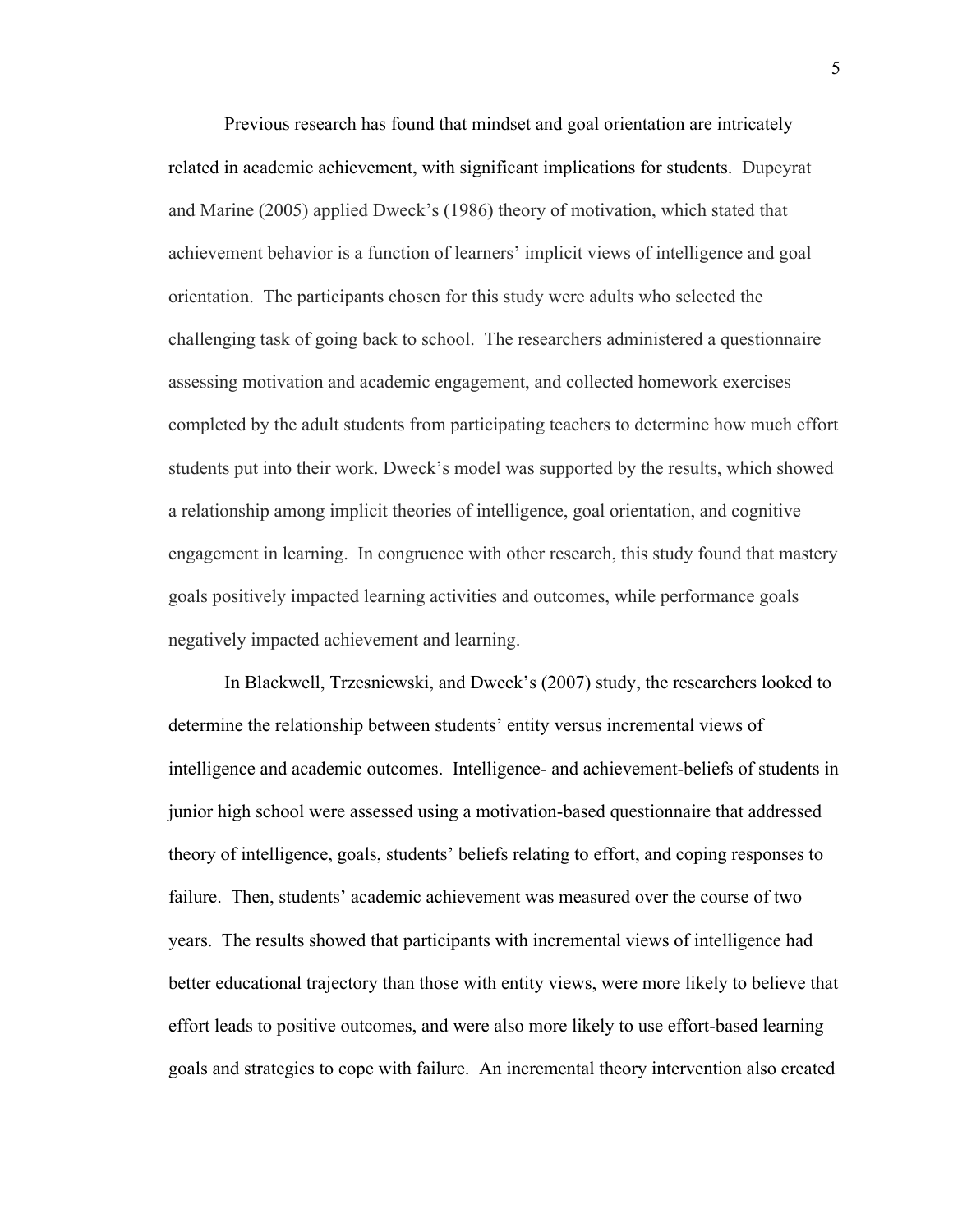a positive academic trajectory for students who started with fixed views of intelligence. This suggests that students' views of intelligence can be changed via intervention, leading to positive academic repercussions.

Finally, in Grant and Dweck's (2003) study, college students in a challenging premed course completed a learning and performance orientation scale that measured the types of goals the students set. Then, the participants completed indices of intrinsic motivation, mastery-oriented coping, and performance, based on a hypothetical setback or failure. Results found positive effects of learning goals on students' intrinsic motivation and performance in the difficult class. Learning goals were also predictive of mastery-oriented coping, better processing, and better grades. This study directly shows that learning goals may be a pivotal component of students' educational success in college.

Although the results of these studies demonstrate a convincing connection between incremental theories of intelligence and learning-based goals with academic success, most studies found this correlation via survey, without manipulation. The intervention studies that have been done have focused on manipulating participants' implicit theories of intelligence, not the types of goals they set (Blackwell, Trzesniewski, & Dweck, 2007). Elliot, McGregor, and Gable's (1999) findings of high exam scores but poor processing by those who set performance goals identify a common flaw in educational assessment, particularly at the college level. Dweck (2000) points out that her research has found that success in school does *not* foster mastery-oriented qualities; rather, students with high ability are often the most worried about failure, most likely to question their ability, and fail to persevere in the face of obstacles.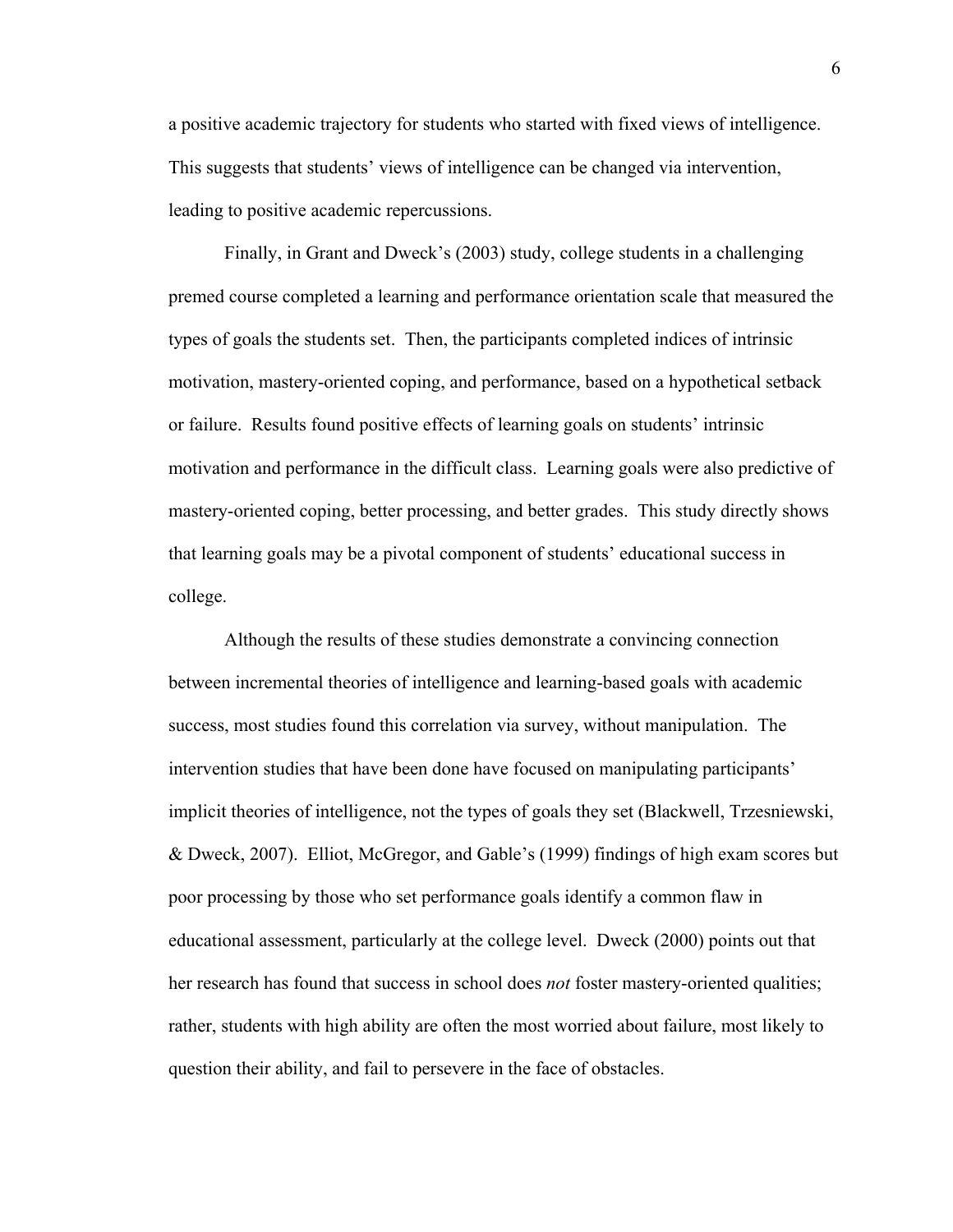So where does that leave first-year college students, particularly in advanced courses and/or honors programs? Did they get there because of their desire for a learning experience and their belief in growth, or have they sheltered their high-performing ability by engaging in a series of low-effort successes? What happens when students are challenged by their first difficult college course? And ultimately, how is their transition to college influenced by their existing mindset and its far-reaching outcomes (see Figure 1)?

#### **1.2 Purpose:**

The purpose of this study is to further explore the relationship between implicit theories of intelligence and motivational behavior. By first manipulating first-year college students' goal orientation through random assignment, and then removing manipulation and assigned conditions, this study aims to identify the differing effects of mastery- and performance-based motivational strategies that students with existing differences in mindset use to pursue academic success.

#### **Chapter 2: Background of the Study**

### **2.1 Theoretical Framework**

The theoretical framework that is laid out by Dweck's lifetime of extensive research directly lends itself to this study. Her theory of motivation, which stated that achievement behavior is a function of learners' implicit views of intelligence and goal orientation, paved the way for decades of research on motivation, intelligence, and success (Dweck, 1986, Ying-Yi et al., 1999, Blackwell et al., 2007). Dweck's concept of implicit theories of intelligence, growth and fixed, evolved into what is called "mindset" today. As described, growth mindset has been proven to be associated with the selection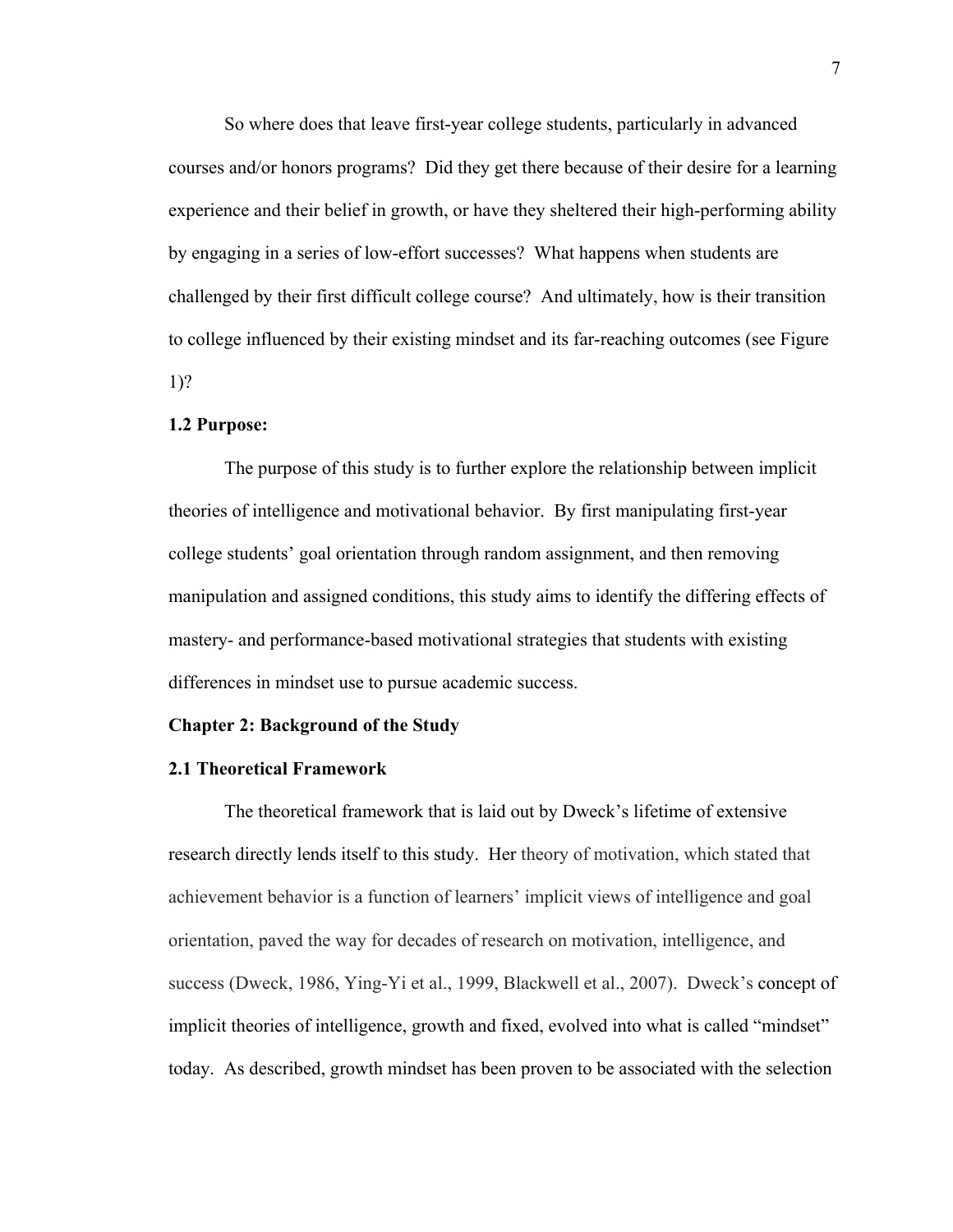of challenging tasks that hold learning potential, mastery goal-setting, effort-based coping strategies in the face of failure, and longitudinal success. Although these concepts easily apply beyond the scope of classrooms and academic achievement, Dweck's theory of motivation has proven perhaps most directly influential in education, from which a wide range of ages is able to benefit (Dweck, 2000).

Perhaps surprisingly, Dweck's theory of motivation does not rely on a strict measurement of learners' intelligence, but rather their mindset, to predict achievement. This suggests that students for whom school comes easily, while very bright, may be relying on the performance aspect of education that is constantly reinforced by a system focused on testing. When measured in terms of cognitive engagement or deep processing, these students may not fare as well (Dupeyrat & Marine, 2005). In this way, these bright students may be indirectly taught to select easy tasks that do not threaten their view of their own intelligence, and may subsequently miss out on valuable learning experiences. Additionally, when these students encounter failure for the first time, they are more likely to demonstrate helpless behavior, rather than believe that they may be more successful in the future by taking remedial action or putting in greater effort next time (Grant & Dweck, 2003).

#### **2.2 Methodological Approach**

This study was quantitatively designed, with the goal of future replication with a larger sample population in mind. Although the small sample size could make statistically significant results weaker, by treating this as a pilot study, we hoped to identify limitations that may be avoided in the future, with a larger group of interest. The approach of this study used initial random assignment to conditions in order to maintain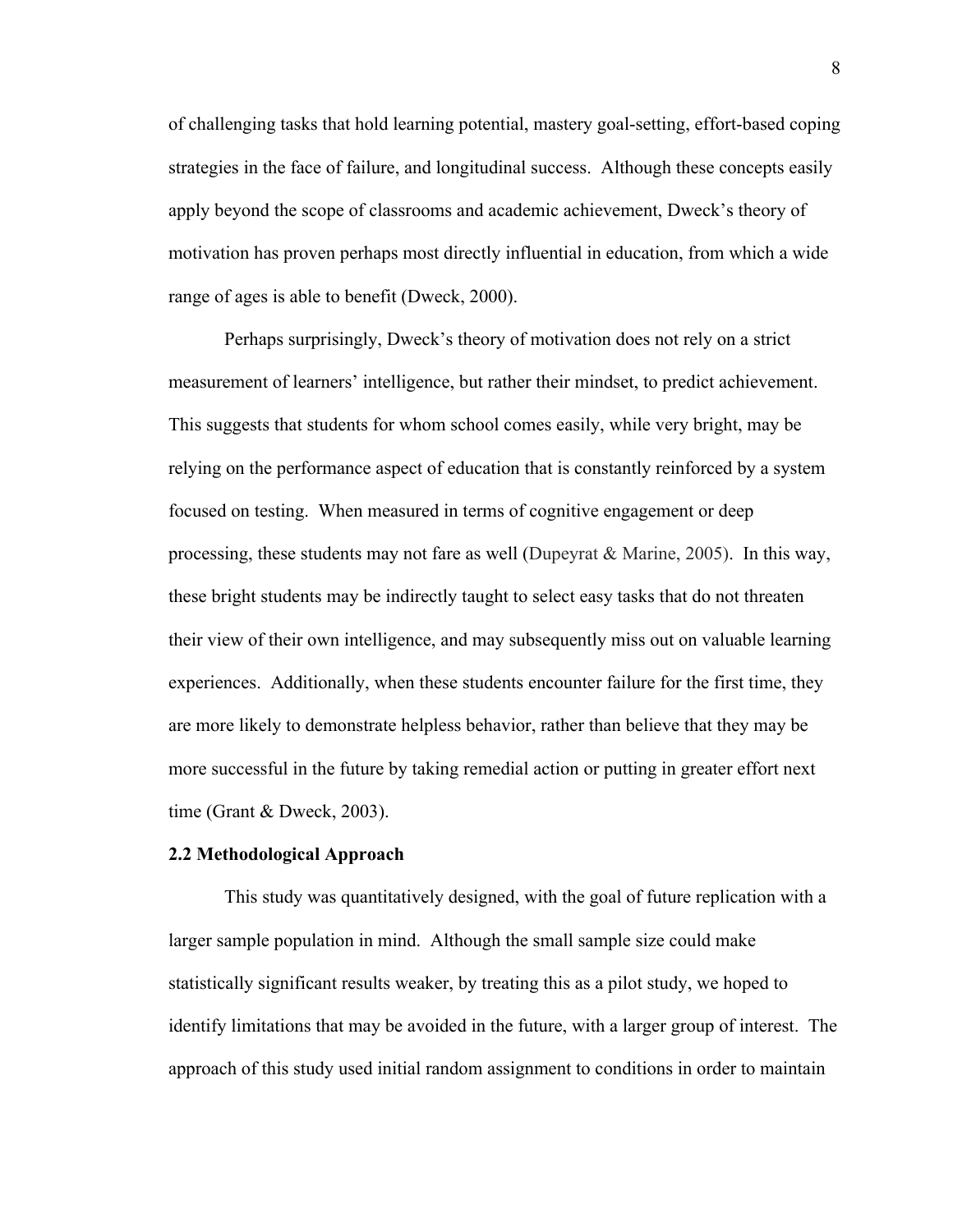the integrity of the experimental approach, and then transitioned to recording the free will actions of participants to try to capture their decisions made about goals and motivation based on the feedback from their first exam.

#### **2.3 Study Design and Procedure**

On the first day the group of participants met as a class, a stack of worksheet packets was passed around the room. The first three pages of the packets were identical, but the final page differed between the two conditions, learning goal and performance goal. The stack was arranged ahead of time so that the packets alternated between the two conditions. Participants passed the stack of packets around the room, so there was no predetermined path, and they took packets both off the top and bottom of the stack. All participants completed a demographic information form, followed by a theory of intelligence scale and goal choice questionnaire, taken from Dweck (2000) (see Appendix A). These two measures gave a baseline reading of participants' implicit theories of intelligence, and provided some insight regarding whether the mindset of each of the students was more "growth" or "fixed" in nature.

As mentioned, the final page of the packet differed between conditions. Those who received the learning goal packet read a description of the criteria necessary to create a learning goal, as well as examples of learning goals. Then, the instructions asked students to write down their own learning goal in relation to the first exam in the course. The performance goal version was arranged in the same manner, with descriptions of performance goals, followed by examples, and then an invitation to write down a performance goal in relation to the first exam in the course (see Appendix B).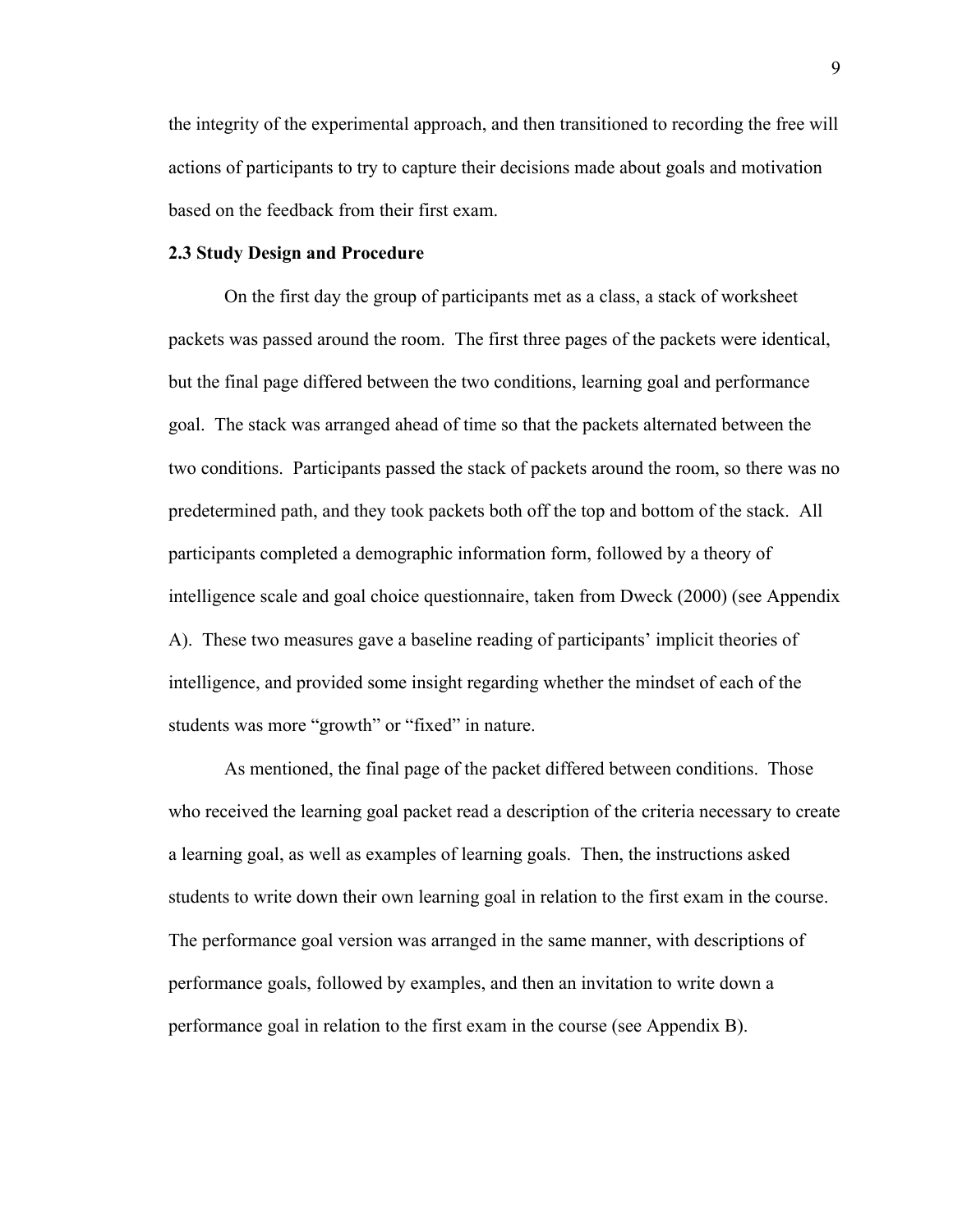Then, five days before the first exam in the course, participants were emailed individually with a reminder to keep their goal in mind as they prepared for the upcoming exam, and given a transcription of the goal they wrote in their packet.

On the final page of the exam, participants were asked how many hours they spent preparing and studying for the exam, as well as what actions they took toward achieving their goal. This question was asked with the intention of determining whether the participants remained cognizant of their goal after they made it and used it as a motivation tool, or forgot about it, failing to utilize their goal.

After the participants received their grade back from their first exam, they were asked to complete a reflection form. This form asked about participants' satisfaction with the outcome of their exam, whether their goal was achieved, and how much they believed their goal influenced their performance. It also asked participants if they planned to change their goal, giving them the option to write a new goal uninhibited by the constraints provided in their randomly assigned goal condition. This was done with the intent of monitoring which participants changed their goal, and specifically their *type* of goal, based on their existing mindset.

Again, five days before the second exam, participants were emailed individually with a reminder to keep their goal in mind as they prepared for the upcoming exam, as well as a transcription of the goal they wrote in either their initial packet or post-test form, depending on their decision to change it or not.

The same questions were asked of participants on the final page of the second exam as the first. Then, after participants received feedback on their second exam, they were asked to complete the same reflection form, allowing for the comparison of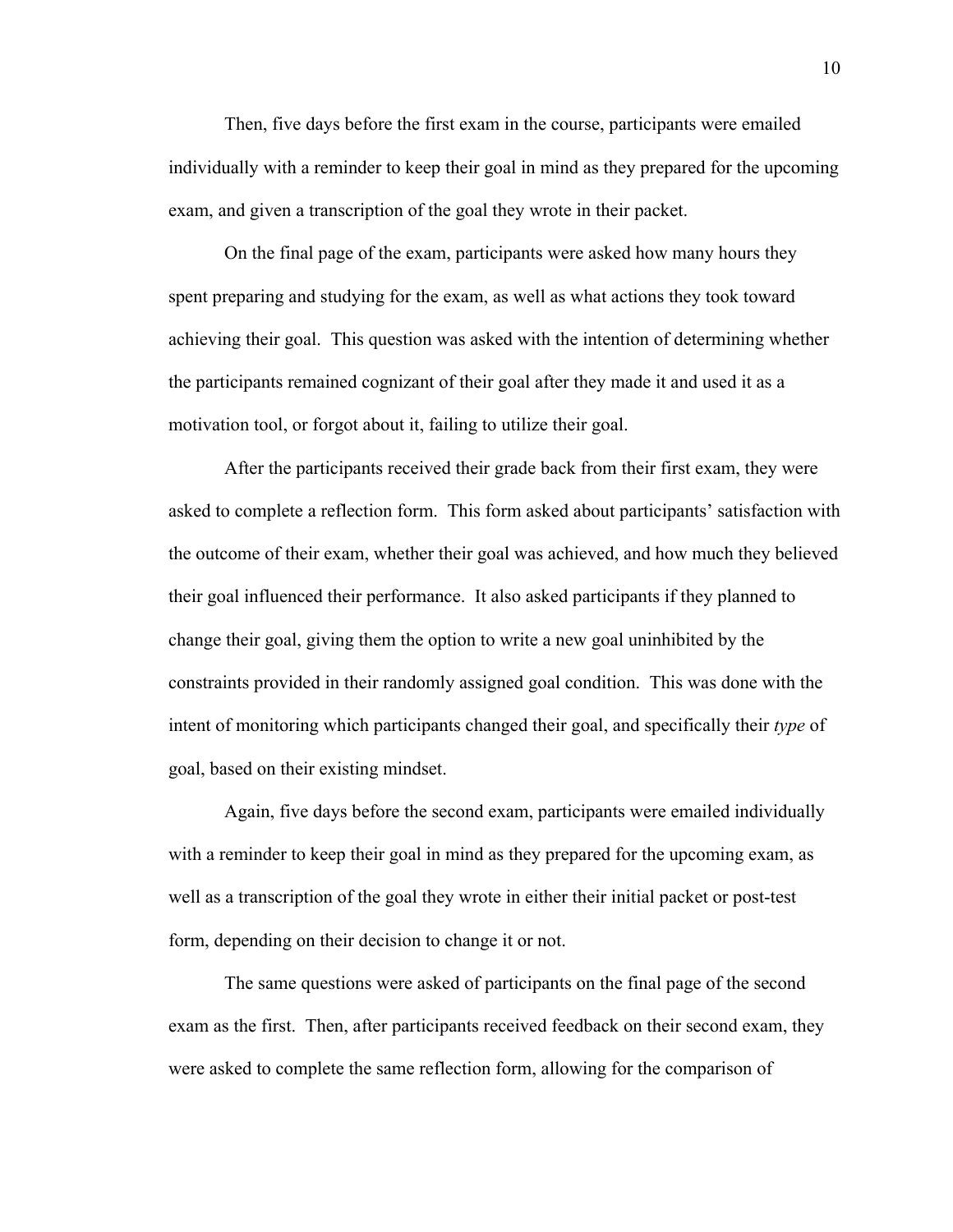students' satisfaction in their exam performance when assigned to a goal condition or given freedom to make their own type of goal.

## **2.4 Participants**

The participants in this study were 35 students enrolled in Chemistry 115, Atom and Molecular Structure – Honors, at South Dakota State University. The professor for this course agreed to collaborate with the primary researcher by allowing his students to participate and incorporating their data collection into his class.

#### Human Participants and Ethics

Prior to collecting data, IRB approval was obtained for the study. Because no known risk to participants was identified, students were not required to complete a consent form, but were given an information sheet and instructions for how to contact the researcher with any questions about the study. Students who agreed to participate were entered into a drawing for a gift card to a coffee shop on campus. Although the participants randomly assigned to the performance goal condition were predicted to not do as well on their first exam as those in the learning goal condition, setting a performance goal was not expected to hinder any student's ability to prepare for the exam. Ultimately, setting any goal in an academic realm may prove more beneficial to students than setting no goal at all. Additionally, throughout the study, the professor reserved the right to compare students' progress in the course and their outcome on the exam, and retroactively adjust scores if they were not reflective of the students' ability and effort. Therefore, final grades in the class could not be harmed by the chance assignment to the performance goal condition.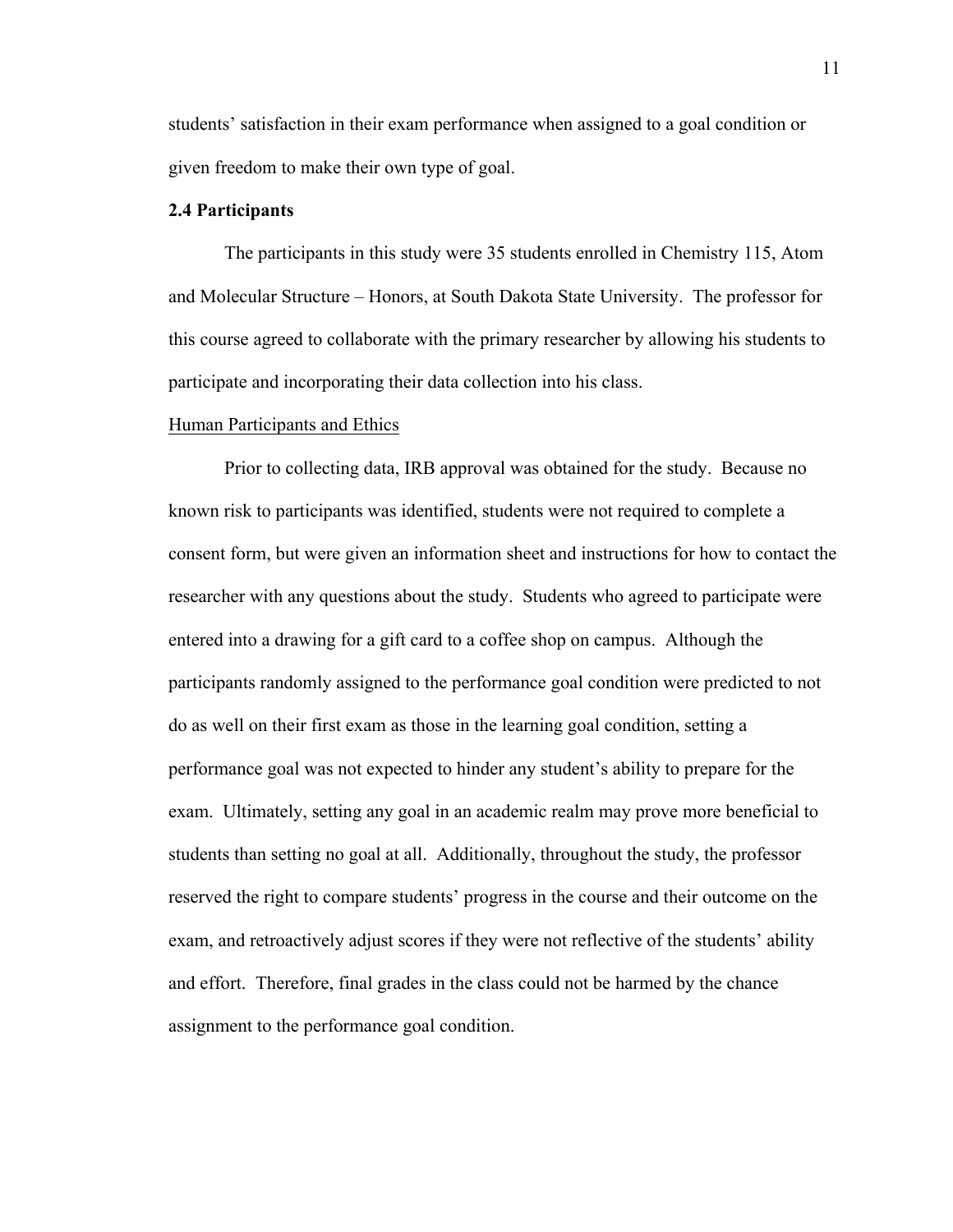#### **Chapter 3: Data Analysis**

#### **3.1 Analysis Methods**

To determine whether goal condition affected student satisfaction with exam performance, Wilcoxon non-parametric tests were completed for two samples. The first test regarded the first exam in which conditions were randomly assigned, and the second test regarded the second exam in which goal conditions were chosen, due to students freely creating their own goal. Both tests considered participants' response to the satisfaction measure on the last page of their respective exams. The analysis found the exact test, two-sided p-value of  $p = 0.2224$ ,  $p > 0.05$  significance for the first exam. The same analysis of satisfaction and goal condition regarding the second exam found  $p =$ 0.5789,  $p > 0.05$ .

The analysis of students' perceived goal achievement on each exam, which used the binary yes or no response and the randomly assigned goal condition of the first exam and then the chosen goal condition of the second exam, used a test of independence for a two-by-two table. Because of the small sample, Fischer's exact test was chosen over a chi-square test, resulting in two-sided  $p = 0.7015$ ,  $p > 0.05$  significance for exam one and  $p = 0.0687$ ,  $p > 0.05$  for exam two.

To measure the effect of assigned condition on exam one scores and chosen condition on exam two scores, the Wilcoxon non-parametric test for comparing two samples was performed. The two-sided exact test found  $p = 0.4928$ ,  $p > 0.05$  significance for the first exam, and  $p = 0.0087$  for the second exam, proving statistical significance with  $p < 0.05$ .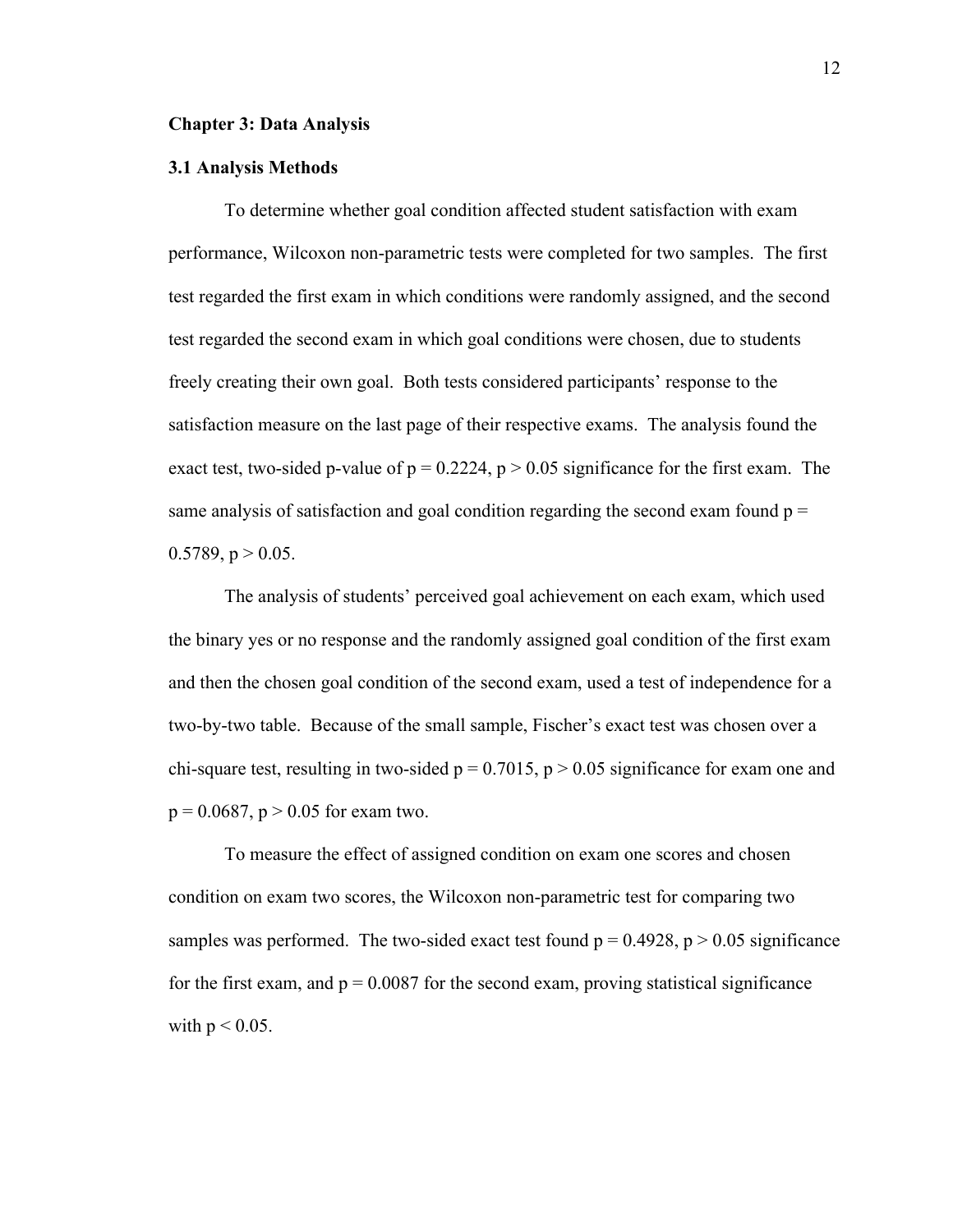To determine whether students who reported holding a growth mindset performed better when assigned to the learning goal condition rather than the performance goal condition, an ANCOVA (analysis of covariance) was performed, using exam one scores as a dependent variable and assigned goal condition and theory of intelligence (mindset) score as independent variables. The results of the analysis showed that the p-value was not significant, with  $p > 0.7162$ .

Differences in reported theory of intelligence, or mindset, in honors students versus non-honors students were analyzed by performing the Wilcoxon non-parametric test for comparing two samples. The two-sided t approximation found a p-value of  $p >$ 0.4147, not statistically significant with  $p > 0.05$ .

Logistic regression analysis was performed to determine whether students who scored higher on the measure of growth mindset were more likely to voluntarily set learning goals for the second exam. Chosen goal condition was treated as the binary dependent variable and theory of intelligence score was treated as the independent variable. One missing observation was removed before analysis. Although this analysis was not significant, with  $p = 0.7143$ , the odds ratio estimates of the logistic regression fit show a point estimate of 1.286. This suggests that for every one unit of increase in theory of intelligence score (growth mindset measure), the odds of the participant voluntarily creating a learning goal increased by 28.6%. While not statistically significant in this study, this is an interesting and noteworthy finding.

## **Chapter 4: Findings and Interpretations**

## **4.1 Results**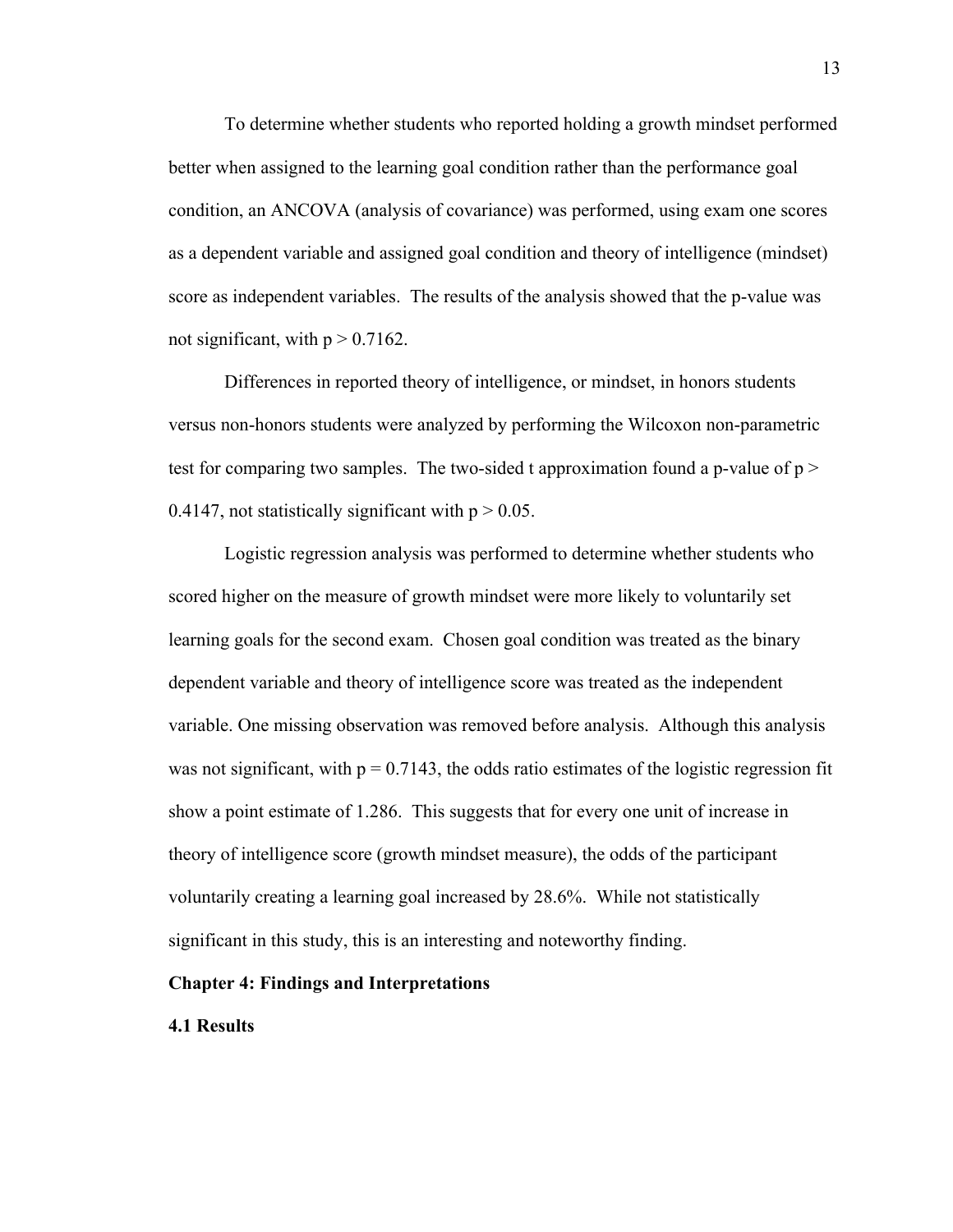Perhaps the most noteworthy result from this study is the statistically significant finding that participants who chose to set learning goals in relation to the second exam scored significantly higher than those who chose to set performance goals. Although more students chose to set performance goals when uninhibited by the constraints of their assigned condition, those who voluntarily set learning or mastery goals scored an average of eight points higher than their counterparts. This speaks to the power of this particular type of goal setting and academic achievement.

Taken into consideration with the odds ratio estimate that for every one unit increase in reported growth mindset, students were 28.6% more likely to set learning goals, the importance of teaching students about mindset and learning as subjects that deserve their effort and attention is underscored. Growth mindset and incremental theories of intelligence lead to the tendency to set learning goals, which results in significantly higher test scores and better academic performance, as evidenced in this study.

Despite generally statistically insignificant p-values in the other data analyses, this study identified other notable differences in results between conditions. For example, students assigned to the learning goal condition in relation to the first exam did score higher than those who were assigned to set performance goals. However, given the very small sample, the difference in mean scores was not enough to be proven statistically significant. Another explanation for this could be that assigning students to set a specific type of goal may not be realistic; students will ultimately do what they want, even if their actions do not follow the instructions given to them. Allowing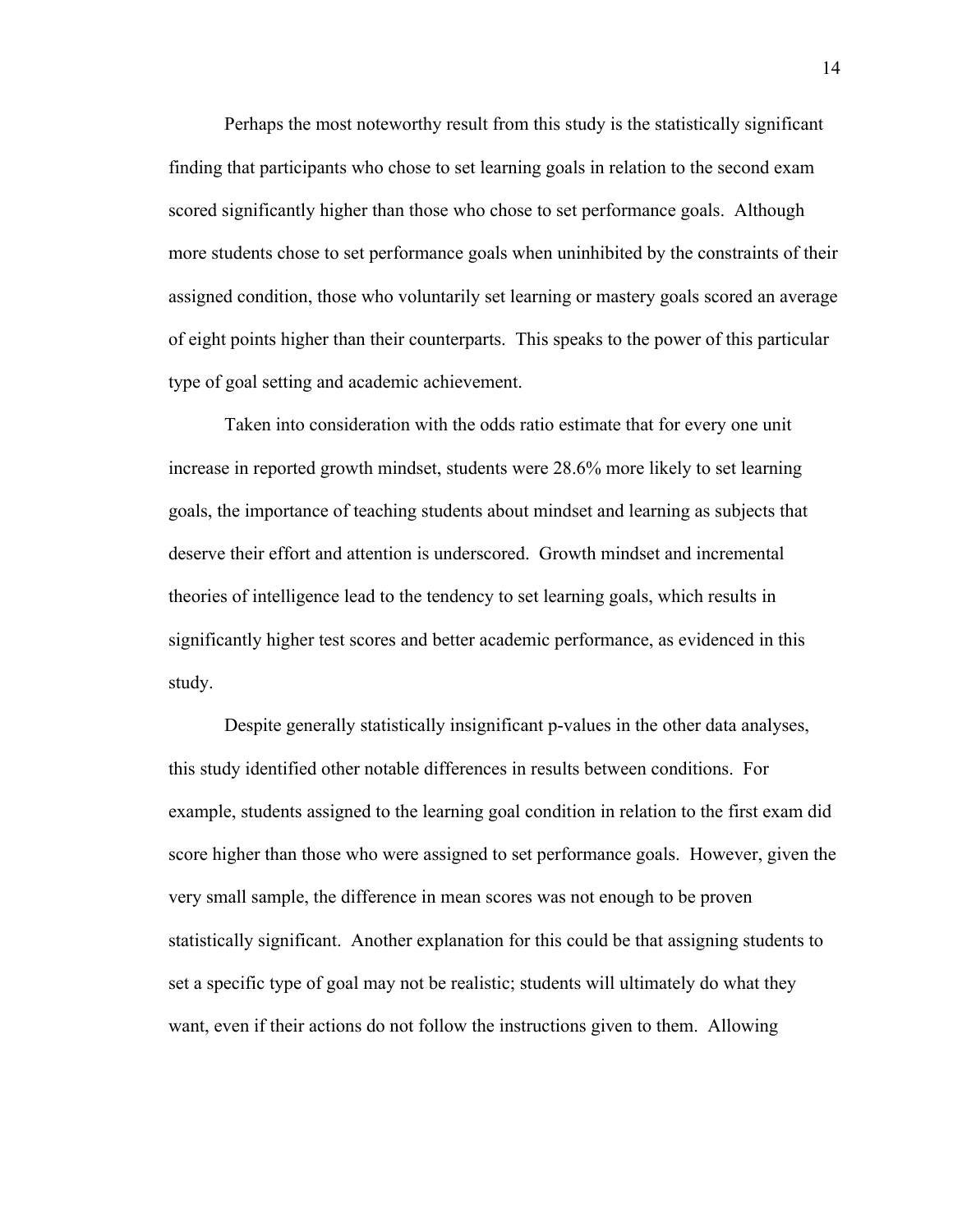students to set unrestricted goals likely resulted in greater follow-through from students taking action toward achieving their goal.

Similarly, participants assigned to the learning goal condition in relation to the first exam self-reported being, on average, more satisfied with their exam performance than those assigned to the performance goal condition. However, this difference was not enough to result in a statistically significant p-value.

The hypothesis that honors students would report greater growth mindset views, although not statistically significant, was also supported by the average theory of intelligence scores (i.e. fixed vs. growth) reported by honors and non-honors students. This hypothesis was made under the belief that, by enrolling in the honors college at the university, these students selected a more challenging task at the start of their college career. As described by previous research, this is characteristic of individuals who hold growth mindsets (Jagacinski & Duda, 2001). However, other research has found that students who are labeled as gifted or honors students may be more likely to believe that their intelligence is a fixed trait, something constant that defines their personality, which makes them vulnerable to holding a fixed mindset and preferring simple, performancebased tasks (Dweck, 2000). Future studies with larger samples may take this into consideration and study these populations of students further.

## **4.2 Discussion and Implications**

Despite this study's small sample size, the results obtained from the analyses provide convincing evidence to support future replication with a larger population. As a pilot study, this research project shed light on first-year students' mindsets at the start of their transition to college. First and foremost, most students do not prefer to set learning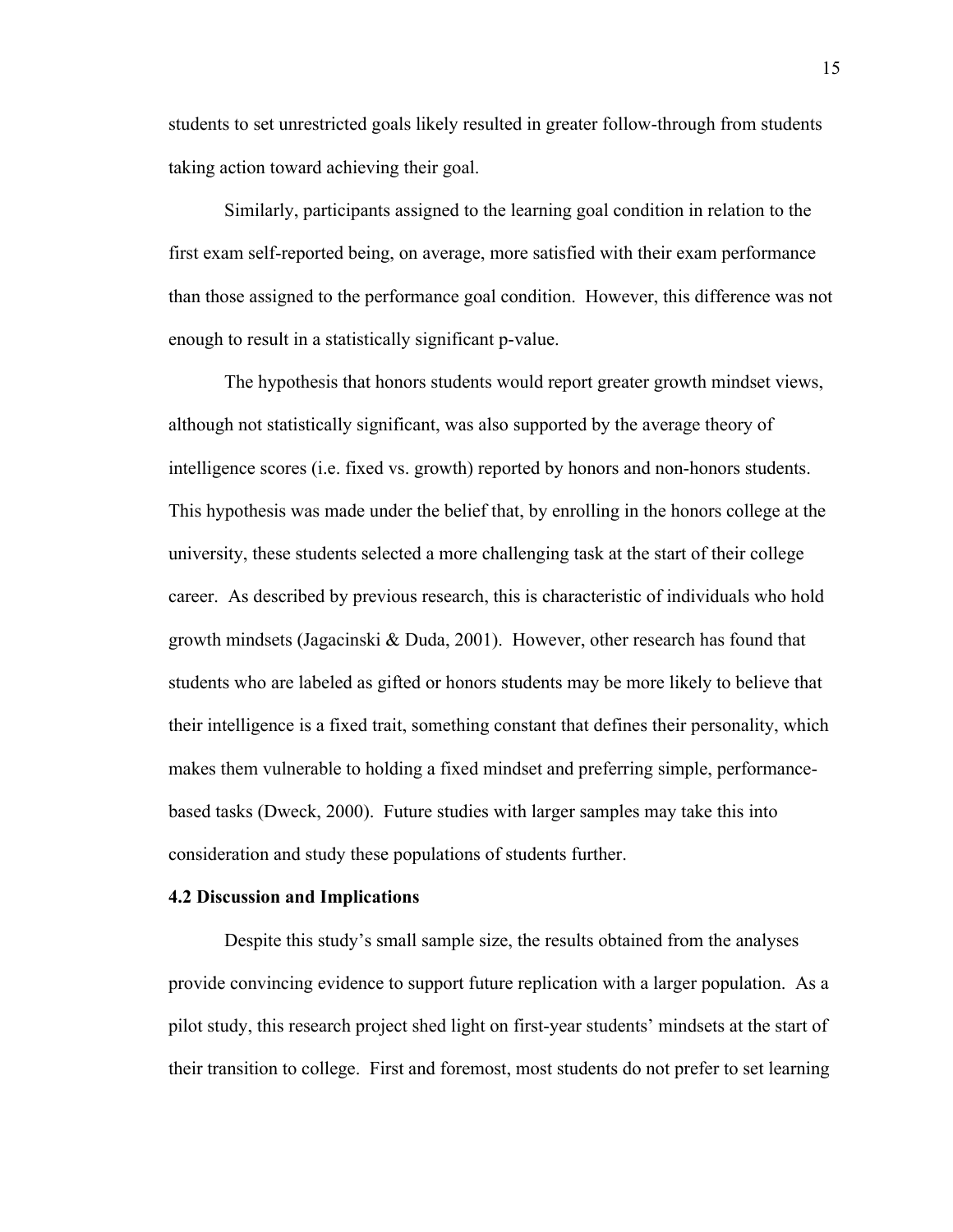goals when given the option. They are more comfortable with performance goals, even though previous research has proven them to yield less successful results. This may be evidence of the reinforcement students are given in their earlier school years supporting performance-based education, goal setting, and subsequently, fixed mindset.

As alluded to, more study of honors students and high-achieving students is needed. There seems to be contradictory evidence as to this population's tendencies in regard to task selection and mindset. Intuitively, these students' previous achievements seem to indicate that they hold the more successful growth mindset. Based on the results of this study, honors students' slightly greater average growth mindset scores seemed to support that line of thought. However, lacking statistical significance, a strong conclusion cannot be drawn.

Another possible explanation for the academic success of some honors students could be their adaptation to performance-based systems earlier in their education. By being labeled as high achieving, students may have internalized their view of their own intelligence as a key character trait and selected tasks simple enough for them to continue to perform very well. It is also possible that some of these students were not challenged in high school, despite selecting the most challenging academic courses available. In that case, experiencing academic challenge for the first time would prove more difficult for high-achieving students who may not have developed the resiliency of their peers. If this is the case, some honors students might well lack the effort-based coping mechanisms characteristic of those who hold growth mindset.

Although many of the results of this study were not statistically significant, overall, it may be argued that generally, the results do support the existing data regarding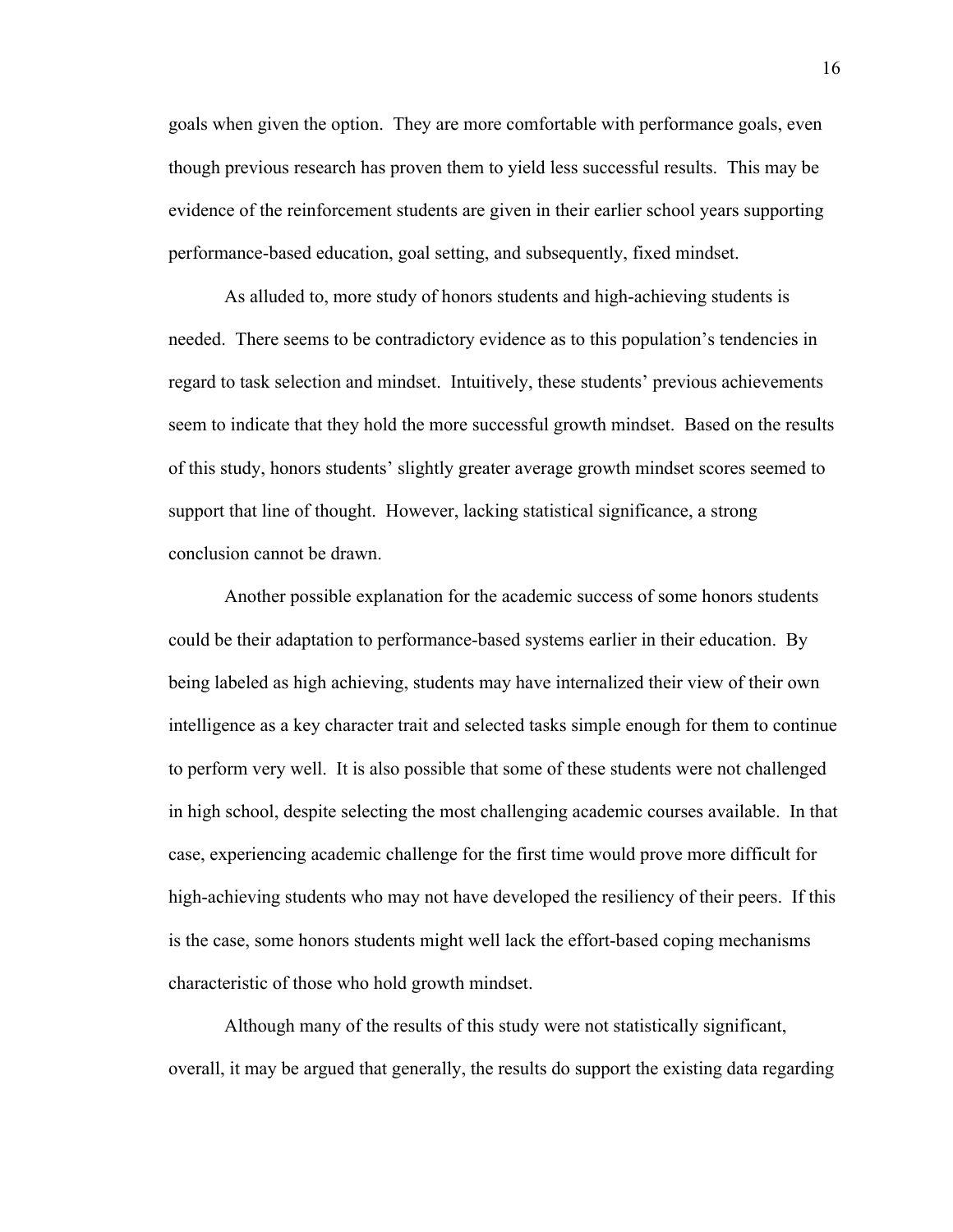growth mindset and learning goals. The finding that students who voluntarily set learning goals score significantly higher on exams than those who do not coincides directly with Dweck's theory of the relationship between achievement behavior, goal orientation, and implicit theory of intelligence. Together with the finding that for every one unit of increase in the measure of growth mindset, the probability of a student choosing to set a learning goal increased 28.6%, the intricate relationship between motivation and mindset is made evident. Given the other results described, future studies with larger samples hold great potential for supporting the existing data and yielding significant results.

## Implications for Higher Education and Student Affairs Professionals

Mindset and goal-setting interventions have direct implications for students in higher education and student affairs professionals concerned with student success. Specifically, professional academic advisors may find growth mindset an effective framework from which to work with students, ranging from high-achieving honors students to students who may be struggling academically. Students who experience difficulty in their transition from high school to college may benefit from a growth mindset intervention, with particular attention to mastery goal setting, attribution of failure, and effort-based coping.

Professional advisors may be familiar with the "academic coaching" terminology at some institutions; interestingly enough, growth mindset is also very popular among athletic coaches (Dweck, 2009). The parallels between advising and coaching are the same reasons growth mindset is so applicable in these groups. It acknowledges the natural ability of students, but emphasizes the cultivation of hard work and effort through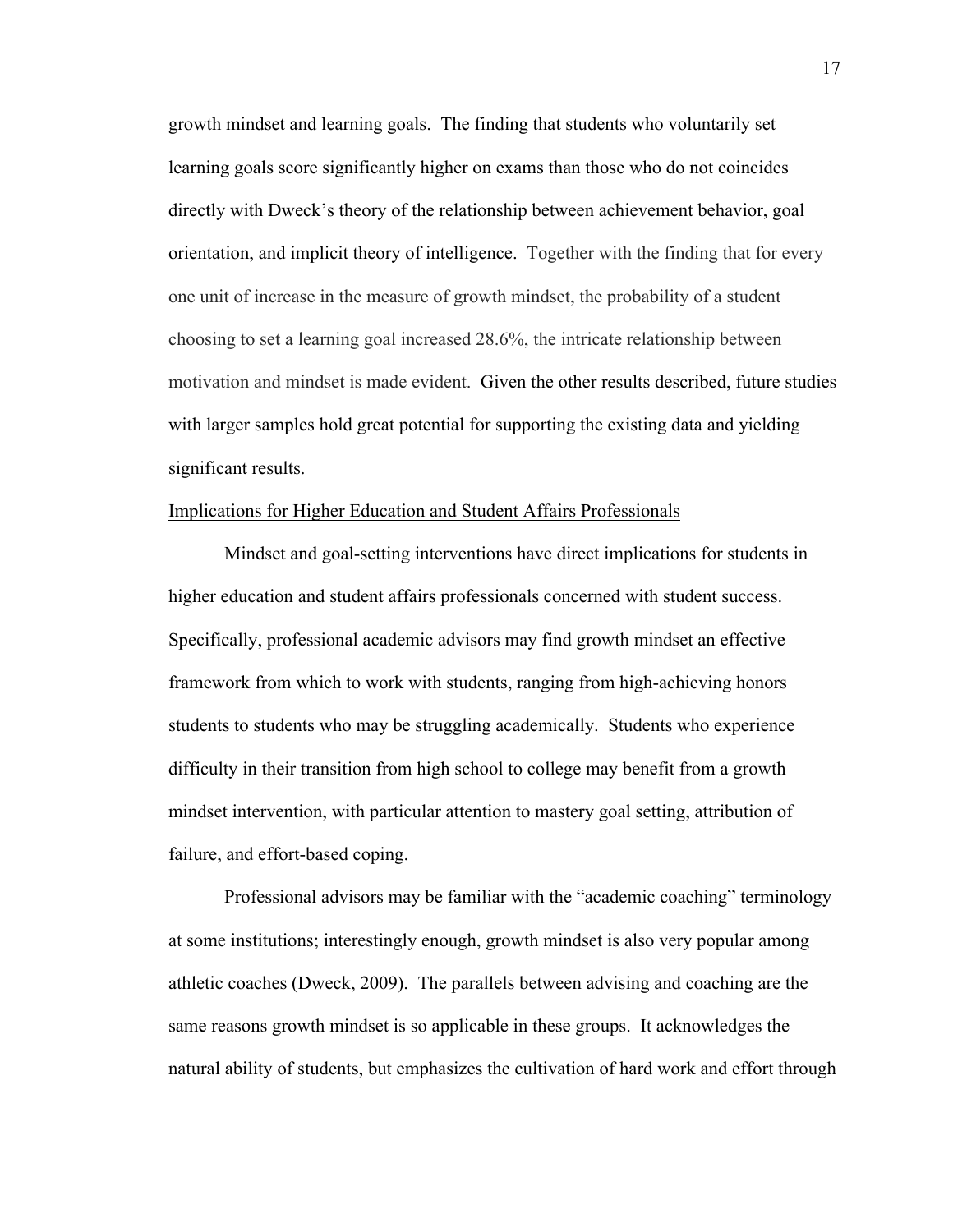setting short- and long-term goals. By encouraging students to think about intelligence as a muscle that must be strengthened and improved through a course of difficult tasks, growth mindset is inherently instilled. When students experience a setback or failure, they should not attribute the cause to their lack of innate ability, but rather their inadequate or ineffective effort leading up to that point. The "muscle" exists; it just may need more time and training before it is strong enough to master a particular task. This frame of reference will make students more likely to persist in the face of failure and is ultimately psychologically healthier for students who may not be used to being challenged. Students who rely on high performance as a key part of their identity, holding a fixed mindset, may feel threatened and even frightened if they struggle during the transition to college. This could result in capable students questioning whether they belong at college at all, and may impact the retention and transfer of those students.

Engaging college students in conversation about mindset and learning can be very empowering for the students. Many may be unfamiliar with the concept of implicit theories of intelligence and metacognition. By challenging students to move beyond the performance aspect of education and fixed mindset, student affairs professionals can encourage and support successful student development in college.

## **4.3 Limitations, Recommendations, and Conclusion**

#### Limitations of the Research

Arguably, the most influential limitation of this study involved the sample size. Because this was a quantitative study, the small number of participants nearly guaranteed results that were not statistically significant. Given uncontrollable variables of class attendance, illness, etc., each incomplete data observation that could not be used in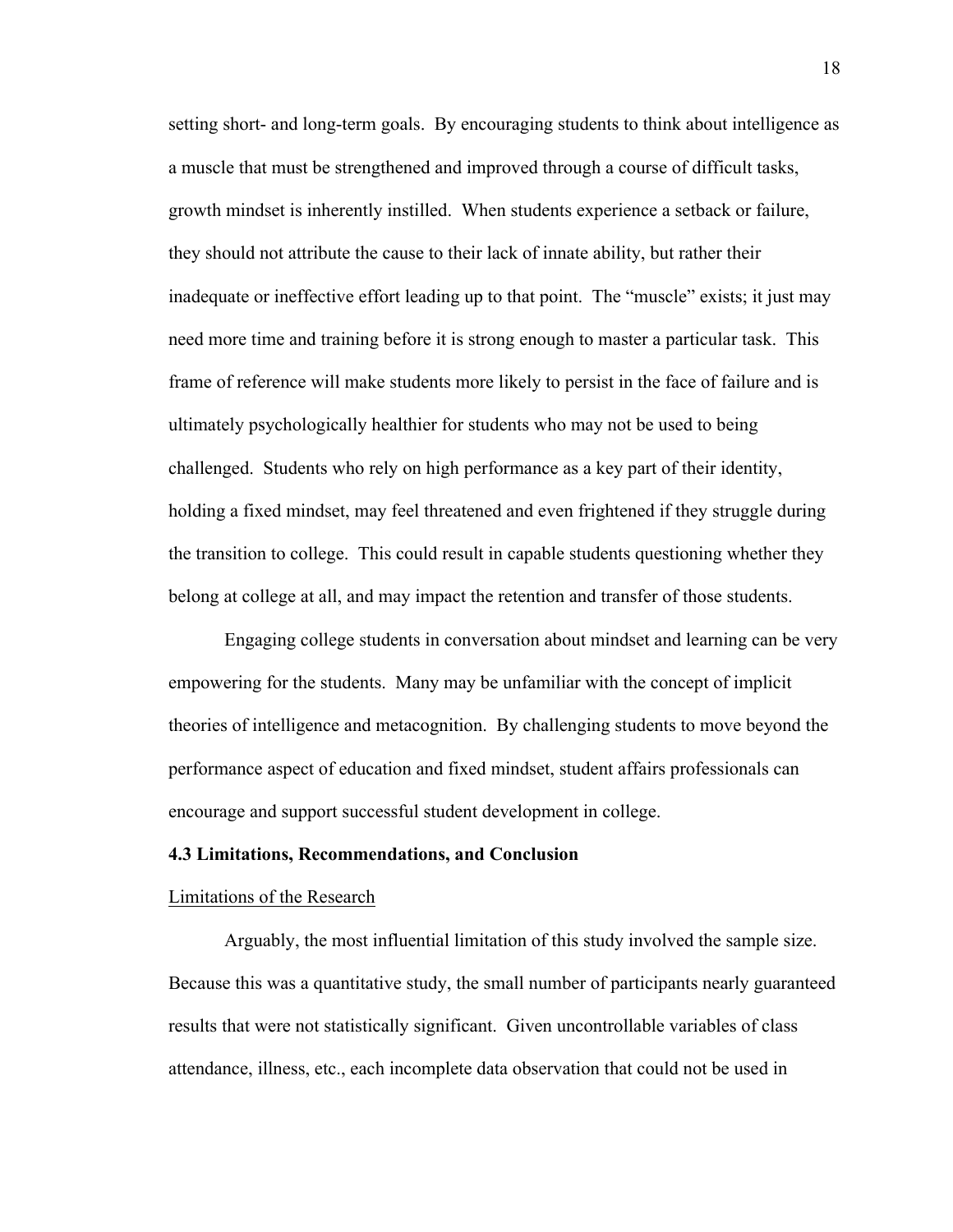analysis had a detrimental effect on the strength of the results. Were this study to be replicated, a much larger class or several sections of the same course would be a better sample population and more likely to achieve statistically significant results.

Additionally, a major limitation of this study was reliance on self-report data. Many of the questions asked of participants related to their own theory of intelligence, goal choice, and goal achievement, which require honest introspection. Naturally, participants may have suffered from social desirability bias, which is the tendency for respondents to answer in a way that makes them look good. Although the participants were told that their professor would not see their answers and their responses would not affect their grades, asking students to put their name on their survey could have substantial implications for this bias.

Other limitations of this study involved participants failing to follow instructions given to them on the packets they received on the first day of class. For example, some participants did not put their name on the packets, making it impossible to connect future data collection to the individual. Others did not follow the guidelines of each goal condition packet, meaning that although their packet instructed them to write a learning goal, they set a performance goal, or vice versa. Still others wrote "compound goals," meaning their goals were two-part and often contained elements of both learning and performance goals. Each of these limitations made for an even smaller sample of complete data sets.

### Recommendations for Future Research

As mentioned, in future research and replications of this study, a larger sample size is of utmost importance. Because this study was approached as a pilot study, a larger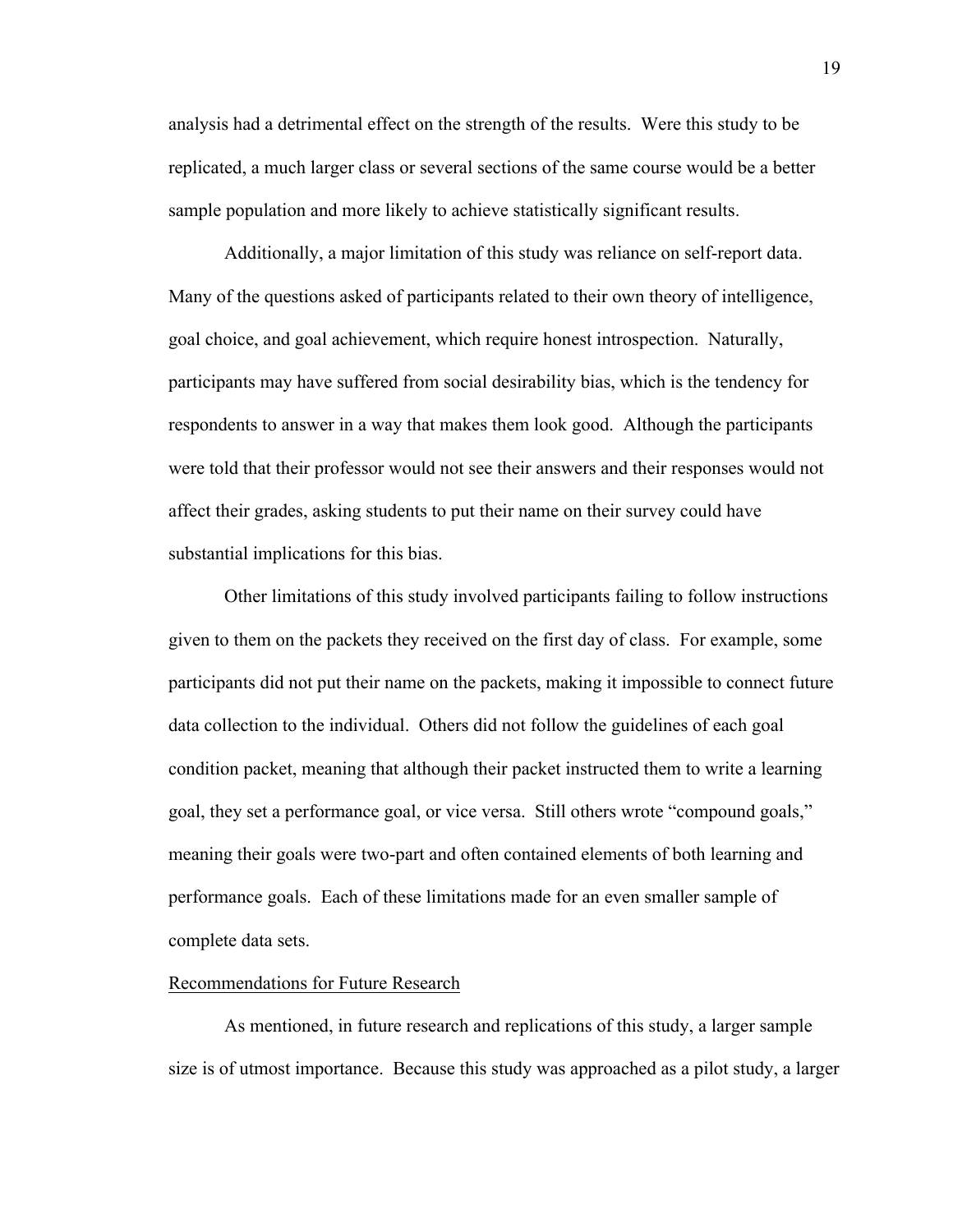sample was not used, but would have been better for obtaining more statistically significant results. Researchers collecting data from students would also benefit from giving a more in-depth description of learning goals and performance goals at the initial contact. Given the difficulties following written instructions, participants may need explicit oral instructions that also teach them about the two types of goals and how to set a single type of goal. This would likely improve the response rate of usable, complete data sets. Although self-report data was a limitation to this study, it may still be the best option in the future, due to the nature of these topics. To minimize social desirability bias, future researchers may consider using a participation number as an identifier, rather than asking students to put their name on their responses. With these recommendations in place, future researchers may be able to improve and expand on studies of goal setting and growth mindset in higher education.

## Conclusion

The range of implications of growth mindset in education is critical for student success. Student affairs professionals are often responsible for helping new college students maneuver through the transition from high school to college through orientation programs, first-year seminars, and various advising roles, all with the ultimate goal of facilitating student development and student success. Given the abundance of research supporting growth mindset/incremental theory of intelligence and its relationship to motivation, task selection, resiliency, and effort-based mastery, it seems a natural topic for universities, if not K-12 schools, as well, to address with students.

As demonstrated by the results of this study, specifically the finding that participants who voluntarily set learning-based goals earn higher scores on their exams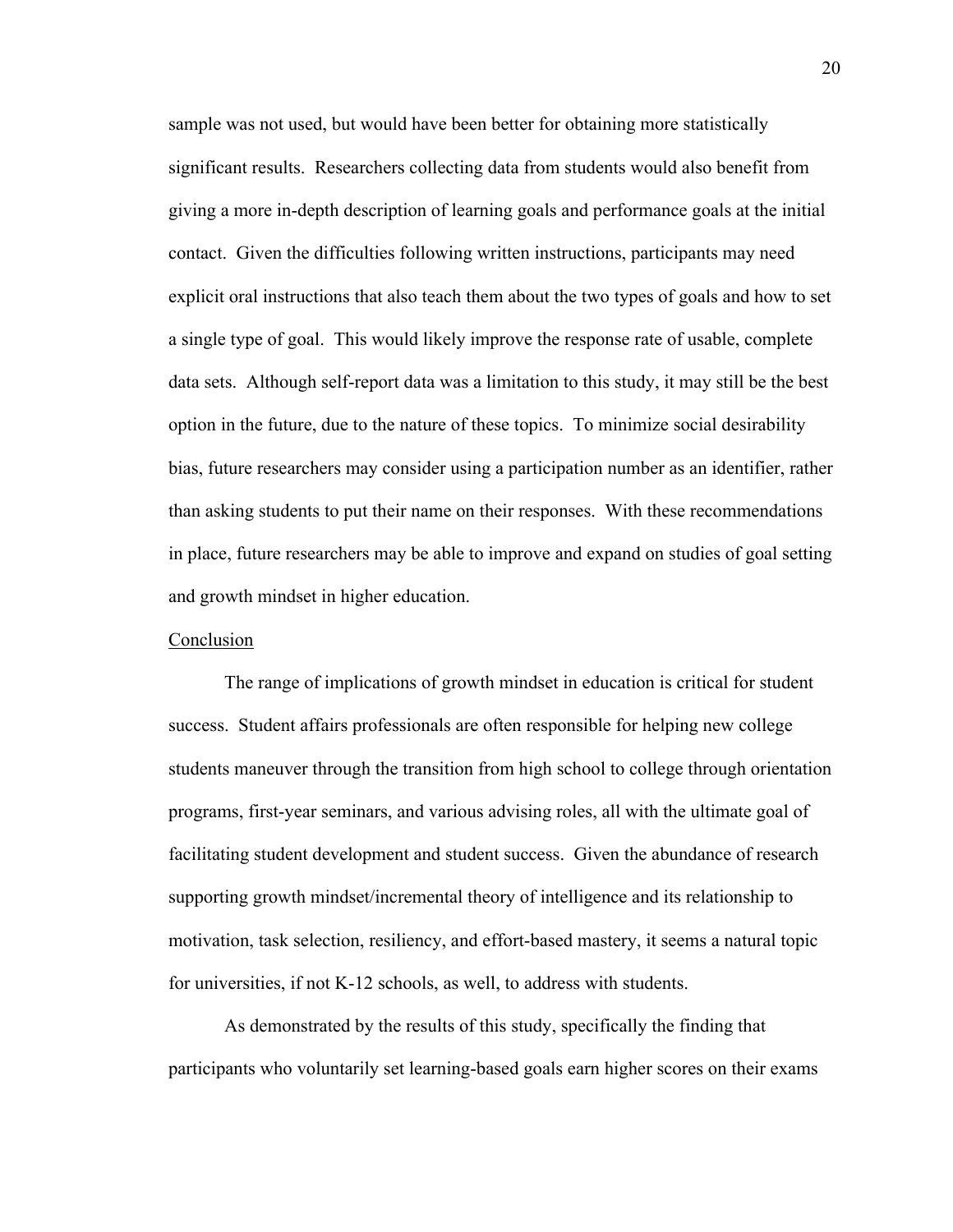than those who set performance-based goals, the way students frame academic goals can greatly impact their success in a challenging college course. With this result in mind, the other noteworthy finding that for every increase on the measure of growth mindset, students' likelihood of setting a learning-based goal increased 28.6%, demonstrates the importance of talking with students about the way they think about intelligence and encouraging growth mindset. In straightforward, albeit generalized, terms, higher exam scores are the result of learning goals, which are the result of growth mindset.

Higher education provides students with tremendous potential for personal development with lasting effects for the rest of their lives. The primary concern of many student affairs professionals is helping students achieve that potential by facilitating student development and student success through a variety of means. The potential application of growth mindset and learning/mastery goals in student affairs professionals' practice, whether specializing in academic affairs, career counseling, co-curricular advising, or residence life, holds great promise for the long-term success of students, long after graduation. Anytime students experience challenge while developing a skill or ability, they hold the opportunity to implement a growth mindset approach.

Unfortunately, many students arrive at college conditioned to have an existing fixed mindset. The majority of the participants in this study reported that, if they had to choose, they would rather get a good grade in a course than be challenged. Because so much emphasis is seemingly placed on the performance aspect of education at every level, it is not surprising that most first-year college students voluntarily set performancebased goals and hold fixed mindset. However, due to the effect of fixed mindset on task selection, these students may be reluctant to select courses and activities in college that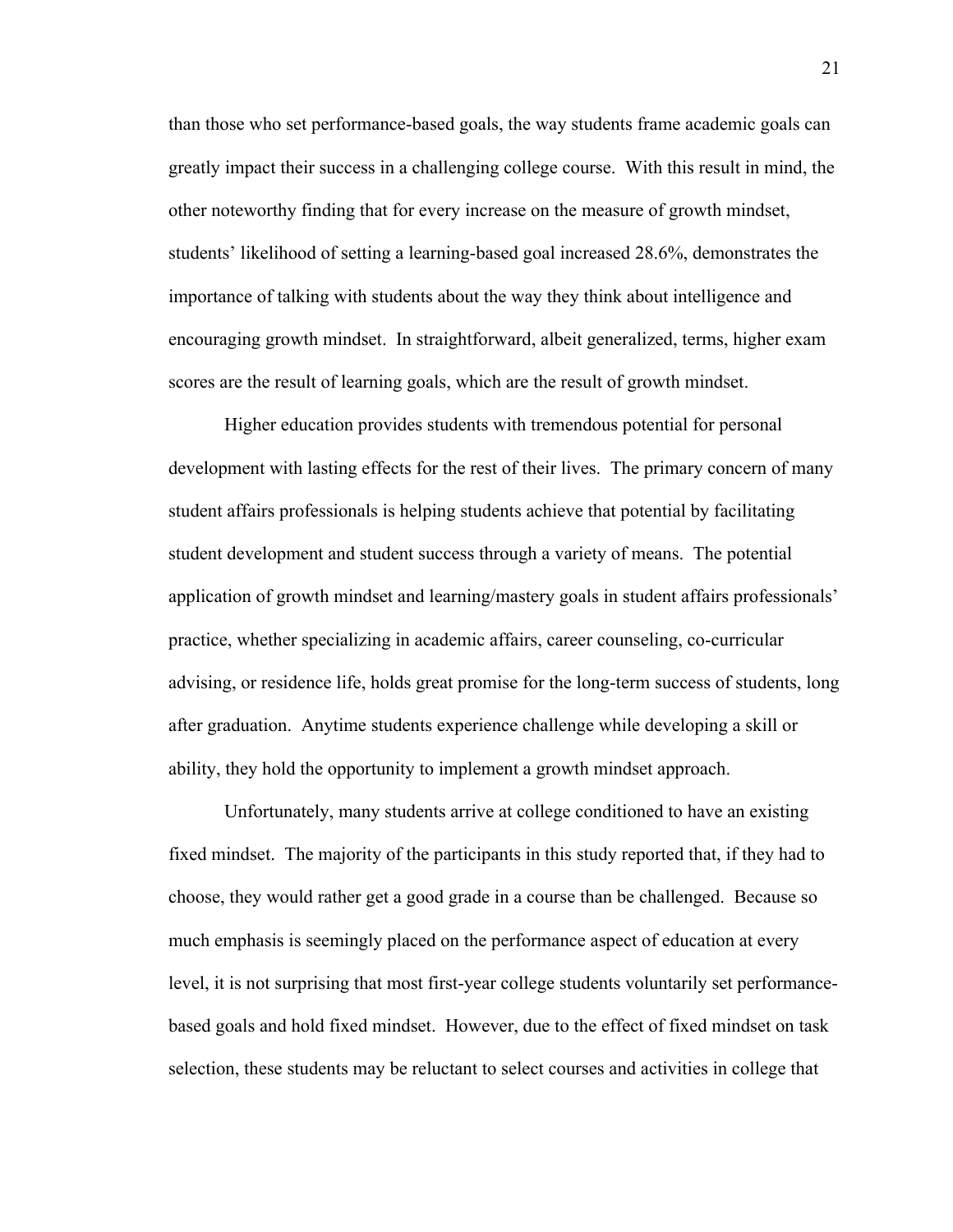appropriately challenge them, causing them to miss out on valuable learning opportunities and diminishing the potential of their personal development in college.

 To combat the fixed mindset tendency of first-year college students, student affairs professionals must bring the topic of implicit theories of intelligence to the forefront in their work with students. Growth mindset and mastery goals directly coincide with the mission of student development. By empowering students to think about their own concepts of learning and intelligence, and challenging them to embrace growth mindset, students will be more likely to set mastery goals associated with better academic performance, more willing to take healthy risks that result in learning, more resilient, and longitudinally successful. With this supportive framework, student affairs professionals may better facilitate student success and, through their higher education experience, help students achieve the great potential they hold.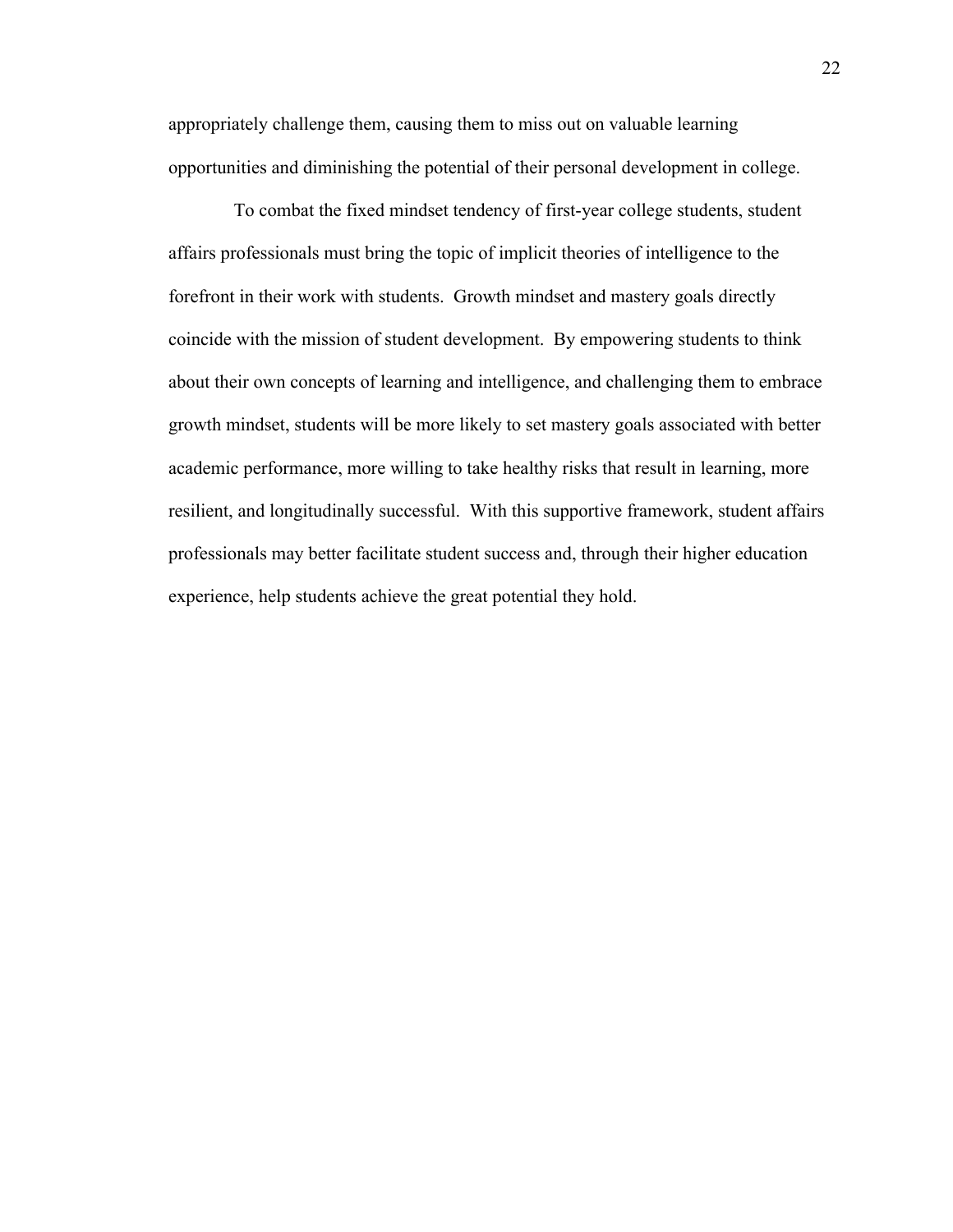#### REFERENCES

- Ames, C. & Archer, J. (1988). Achievement goals in the classroom: Students' learning strategies and motivation processes. *Journal of Educational Psychology, 80*. 260- 267.
- Blackwell, L.S., Trzesniewski, K.H. & Dweck, C.S. (2007). Implicit theories of intelligence predict achievement across an adolescent transition: A longitudinal study and an intervention. *Child Development, 78*, 246-263.
- Dupeyrat, C. & Marine, C. (2005). Implicit theories of intelligence, goal orientation, cognitive engagement, and achievement: A test of Dweck's model with returning to school adults. *Contemporary Educational Psychology, 30*. 43-59.
- Dweck, C.S. (1986). Motivational processes affecting learning. *American Psychologist, 41*, 1040-1048.
- Dweck, C.S. (2000). *Self-theories: Their role in motivation, personality, and development*. New York, NY: Psychology Press.
- Dweck, C.S. (2009). Mindsets: Developing talent through a growth mindset. *Olympic Coach, 21*(1), 4-7.
- Elliot, A. J., McGregor, H. A., & Gable, S. (1999). Achievement goals, study strategies, and exam performance: A mediational analysis. *Journal of Educational Psychology*, *91*(3), 549.
- Grant, H., & Dweck, C. S. (2003). Clarifying achievement goals and their impact. *Journal of Personality and Social Psychology, 85*, 541-553.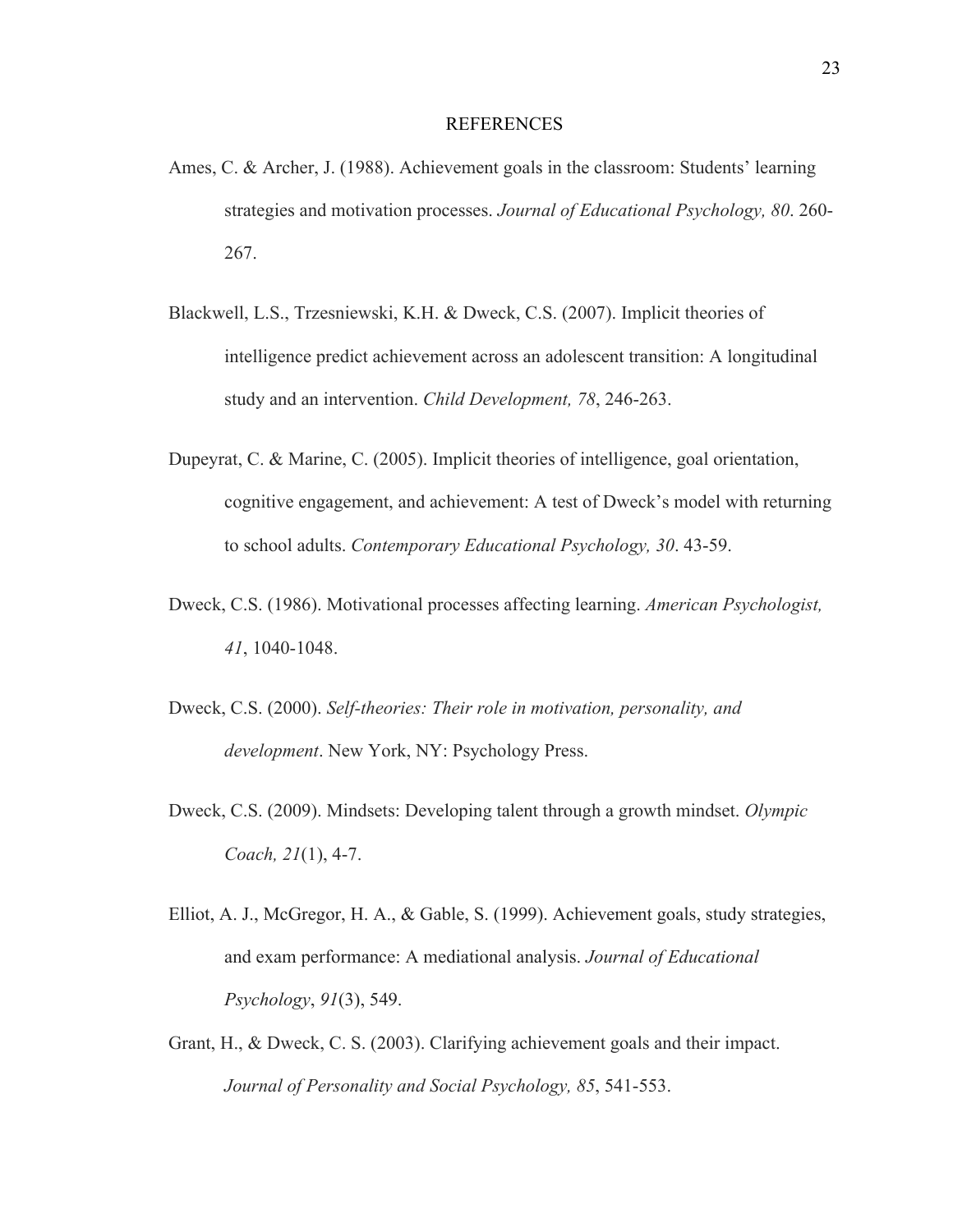- Jagacinski, C.M., & Duda, J.L. (2001). A comparative analysis of contemporary achievement goal orientation measures. *Educational and Psychological Measurement, 61*, 1013-1039.
- Stipek, D., & Gralinski, H.J. (1996). Children's beliefs about intelligence and school performance. *Journal of Educational Psychology, 88*. 397-407.
- Ying-Yi, H., Chi-yue, C., Dweck, C.S., Lin, D. M., & Wan, W. (1999). Implicit theories, attributions, and coping: A meaning system approach. *Journal of Personality and Social Psychology, 77*, 588-599.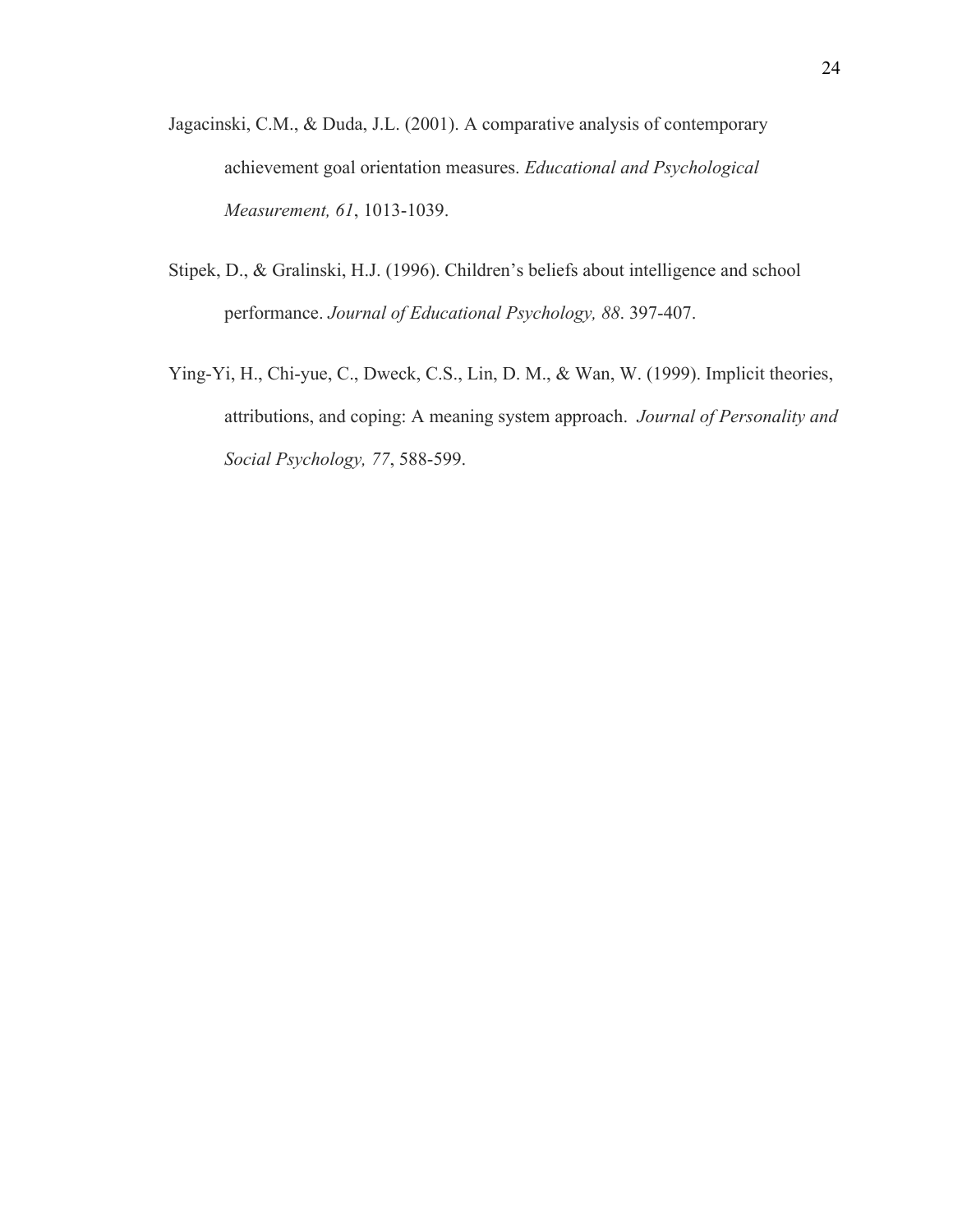TABLES AND FIGURES



**DIAGRAM OF MINDSETS BY NIGEL HOLMES** 

*Figure 1.* Diagram of mindsets by Nigel Holmes, taken from Dweck (2009). This figure compares associated results of fixed and growth mindsets.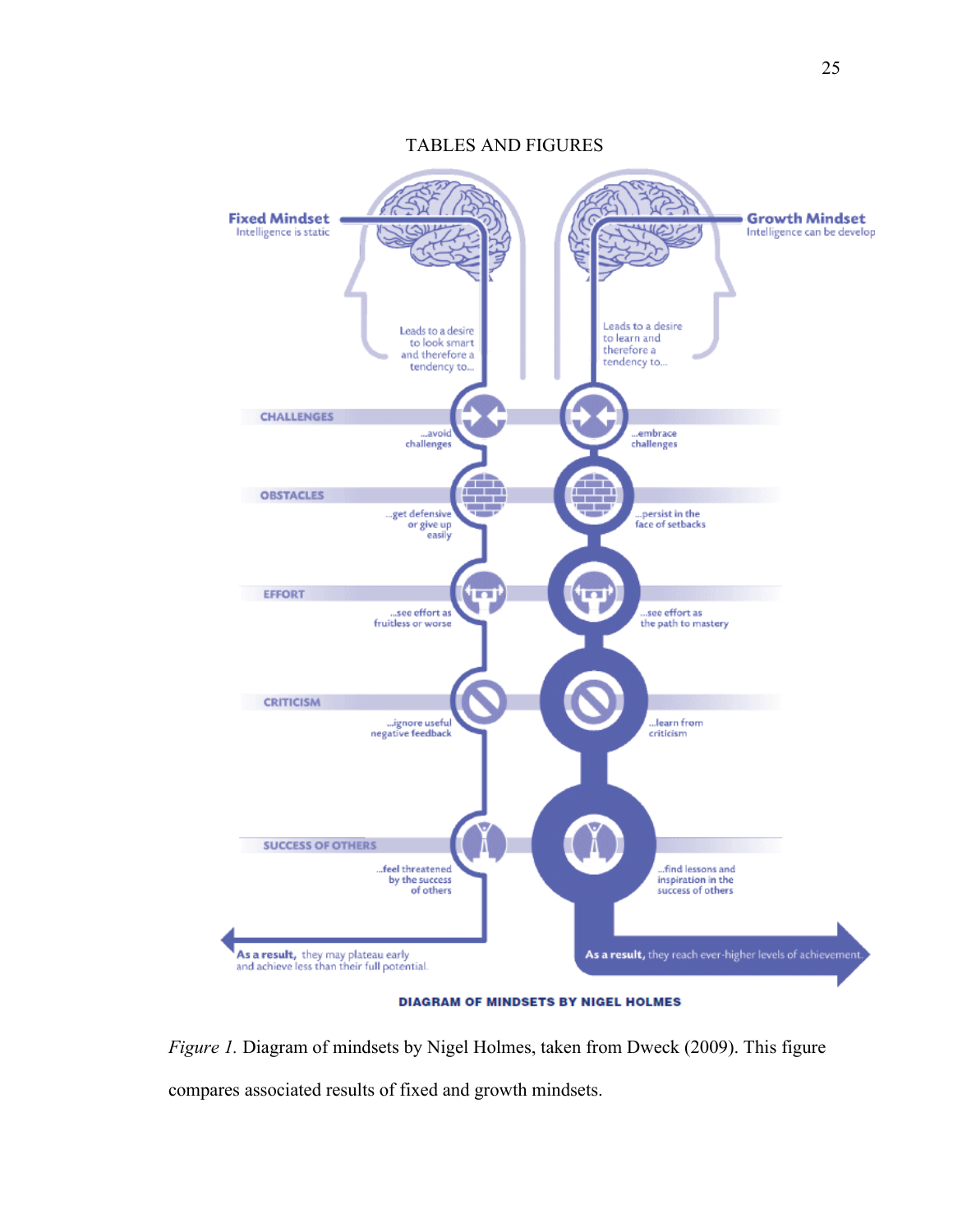## APPENDIX A

## Theories of Intelligence Scale

This questionnaire has been designed to investigate ideas about intelligence. There are no right or wrong answers. We are interested in your ideas. Using the scale below, please indicate the extent to which you agree or disagree with each of the following statements by writing the number that corresponds to your opinion in the space next to each statement.

1 2 3 4 5 6 Strongly Agree Agree Mostly Agree Mostly Disagree Disagree Strongly Disagree

- \_\_\_\_ 1. You have a certain amount of intelligence, and you can't really do much to change it.
- 2. Your intelligence is something about you that you can't change very much.
- \_\_\_\_ 3. No matter who you are, you can significantly change your intelligence level.
- \_\_\_\_ 4. To be honest, you can't really change how intelligent you are.
- \_\_\_\_ 5. You can always substantially change how intelligent you are.
- \_\_\_\_ 6. You can learn new things, but you can't really change your basic intelligence.
- \_\_\_\_ 7. No matter how much intelligence you have, you can always change it quite a bit.
- \_\_\_\_ 8. You can change even your basic intelligence level considerably.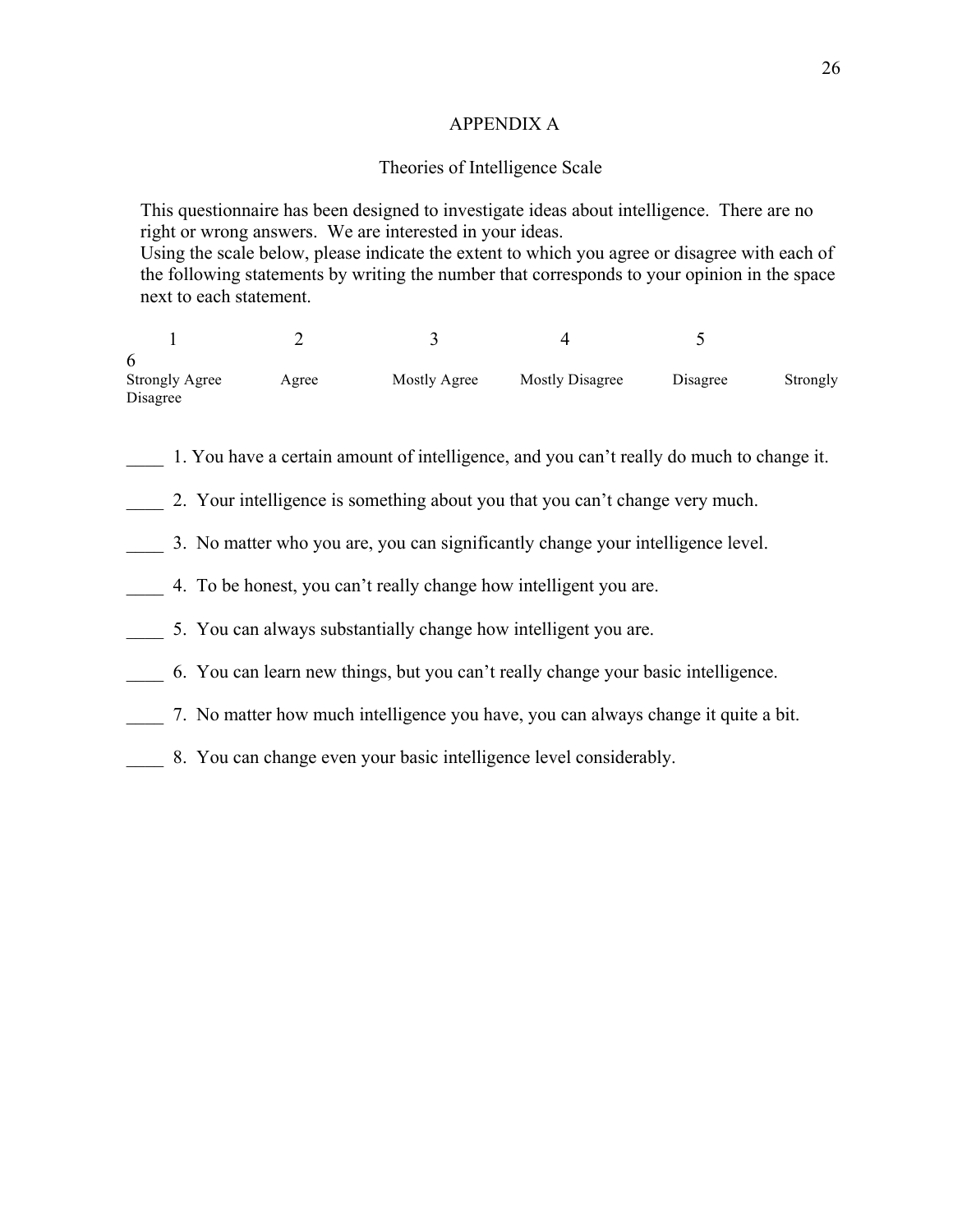## Goal Choice Questionnaire

1. If I knew I wasn't going to do well at a task, I probably wouldn't do it even if I might learn a lot from it.

1 2 3 4 5 6 Strongly Agree Agree Mostly Agree Mostly Disagree Disagree Strongly Disagree

2. Although I hate to admit it, I sometimes would rather do well in a class than learn a lot.

1 2 3 4 5 6 Strongly Agree Agree Mostly Agree Mostly Disagree Disagree Strongly Disagree

3. It's much more important for me to learn things in my classes than it is to get the best grades.

1 2 3 4 5 6 Strongly Agree Agree Mostly Agree Mostly Disagree Disagree Strongly Disagree

4. If I *had* to choose between getting a good grade and being challenged in class, I would choose…(Circle one)

"good grade" "being challenged"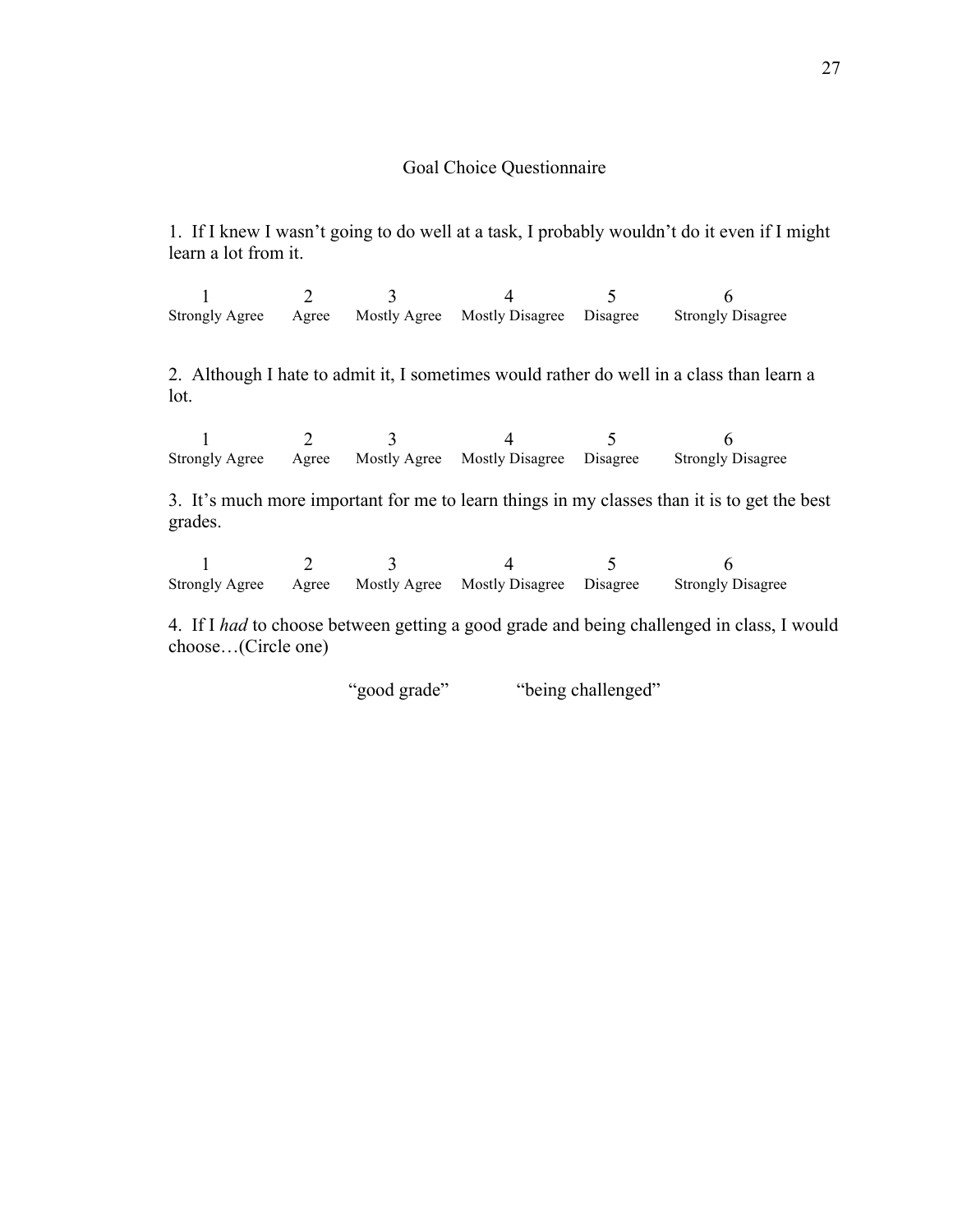## APPENDIX B

## Learning Goals

## What are they?

- Learning-based goals involve the mastery of a particular task or subject.
- Learning is seen as the inherent goal in itself.
- Enjoyment is gained from mastering difficult tasks.
- Effort-based pursuit of mastery is emphasized, as well as intrinsic motivation.
- A demonstration of skill or ability is *not* needed to show achievement.
- Concrete understanding and appreciation of potential learning experiences are key components of learning goals.

## Examples:

- To be able to draw connections between each of the major concepts in this class.
- To be able to fully meet the objectives of the course as outlined in the syllabus.
- To comprehensively understand each of the themes presented in class and in the course material.

 $\mathcal{L}_\mathcal{L} = \{ \mathcal{L}_\mathcal{L} = \{ \mathcal{L}_\mathcal{L} = \{ \mathcal{L}_\mathcal{L} = \{ \mathcal{L}_\mathcal{L} = \{ \mathcal{L}_\mathcal{L} = \{ \mathcal{L}_\mathcal{L} = \{ \mathcal{L}_\mathcal{L} = \{ \mathcal{L}_\mathcal{L} = \{ \mathcal{L}_\mathcal{L} = \{ \mathcal{L}_\mathcal{L} = \{ \mathcal{L}_\mathcal{L} = \{ \mathcal{L}_\mathcal{L} = \{ \mathcal{L}_\mathcal{L} = \{ \mathcal{L}_\mathcal{$ 

 $\mathcal{L}_\text{max} = \mathcal{L}_\text{max} = \mathcal{L}_\text{max} = \mathcal{L}_\text{max} = \mathcal{L}_\text{max} = \mathcal{L}_\text{max} = \mathcal{L}_\text{max} = \mathcal{L}_\text{max} = \mathcal{L}_\text{max} = \mathcal{L}_\text{max} = \mathcal{L}_\text{max} = \mathcal{L}_\text{max} = \mathcal{L}_\text{max} = \mathcal{L}_\text{max} = \mathcal{L}_\text{max} = \mathcal{L}_\text{max} = \mathcal{L}_\text{max} = \mathcal{L}_\text{max} = \mathcal{$ 

 $\mathcal{L}_\mathcal{L} = \{ \mathcal{L}_\mathcal{L} = \{ \mathcal{L}_\mathcal{L} = \{ \mathcal{L}_\mathcal{L} = \{ \mathcal{L}_\mathcal{L} = \{ \mathcal{L}_\mathcal{L} = \{ \mathcal{L}_\mathcal{L} = \{ \mathcal{L}_\mathcal{L} = \{ \mathcal{L}_\mathcal{L} = \{ \mathcal{L}_\mathcal{L} = \{ \mathcal{L}_\mathcal{L} = \{ \mathcal{L}_\mathcal{L} = \{ \mathcal{L}_\mathcal{L} = \{ \mathcal{L}_\mathcal{L} = \{ \mathcal{L}_\mathcal{$ 

 $\mathcal{L}_\mathcal{L} = \{ \mathcal{L}_\mathcal{L} = \{ \mathcal{L}_\mathcal{L} = \{ \mathcal{L}_\mathcal{L} = \{ \mathcal{L}_\mathcal{L} = \{ \mathcal{L}_\mathcal{L} = \{ \mathcal{L}_\mathcal{L} = \{ \mathcal{L}_\mathcal{L} = \{ \mathcal{L}_\mathcal{L} = \{ \mathcal{L}_\mathcal{L} = \{ \mathcal{L}_\mathcal{L} = \{ \mathcal{L}_\mathcal{L} = \{ \mathcal{L}_\mathcal{L} = \{ \mathcal{L}_\mathcal{L} = \{ \mathcal{L}_\mathcal{$ 

Write your own learning goal in relation to the first exam in this course: